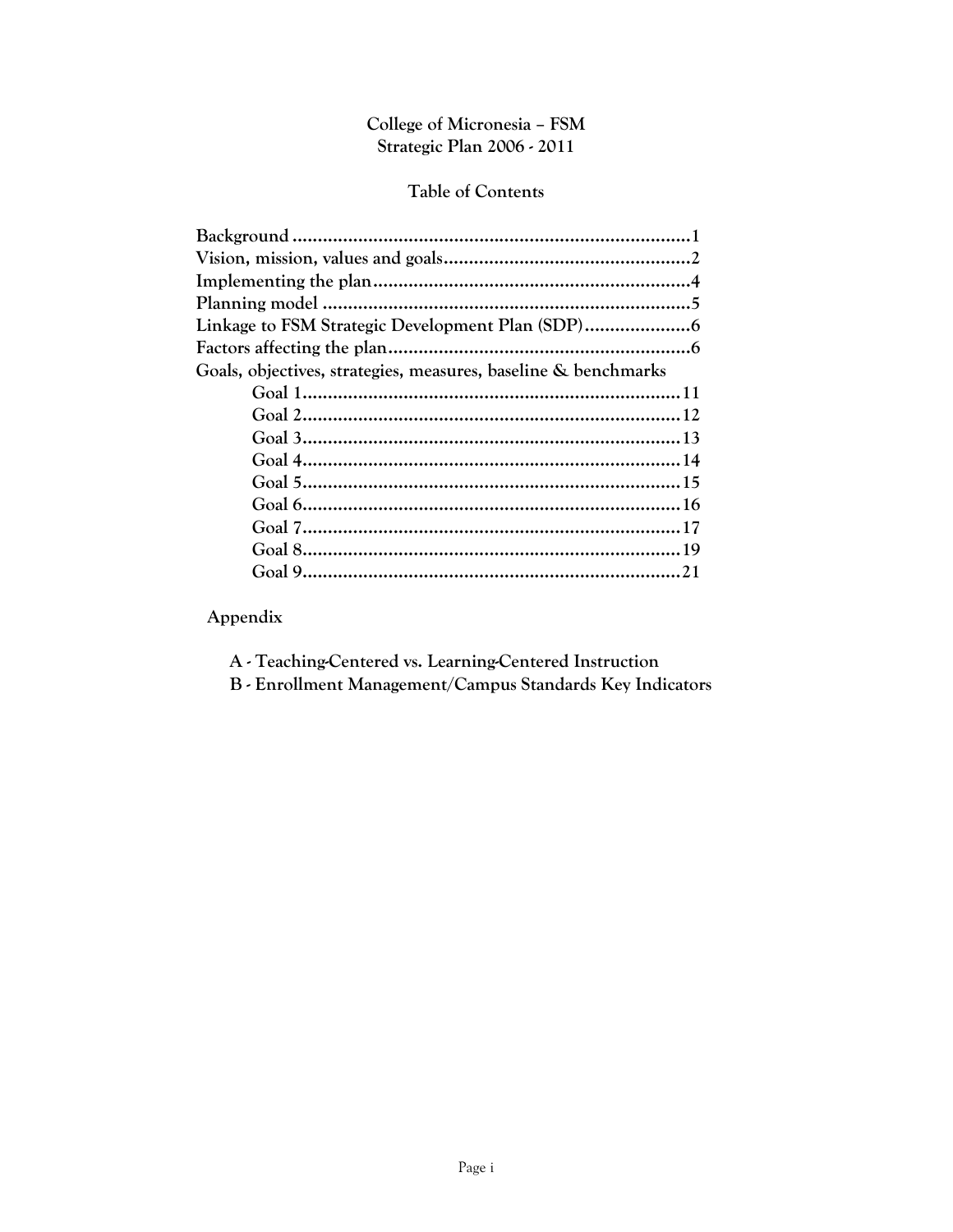## Background

The College of Micronesia – FSM is a two year, English language speaking institution of higher education located in the Federated States of Micronesia (FSM), a small island developing nation located in the western Pacific Ocean. COM-FSM is composed of a national campus located in Palikir, Pohnpei, state campuses in each of the FSM states (Chuuk, Kosrae, Pohnpei and Yap) and a FSM Fisheries Maritime Institute located in Yap State. The central administrative offices for the college are located at the national campus. The college offers 37 degree and certificate programs.

The FSM is comprised of 607 islands extending 2,900 kilometers over approximately 2,500,000 square kilometers of ocean but with a land mass of only 702 square kilometers. The FSM 2000 census put the population at 107,008 and the estimated population for 2006 is 108,004. A growth rate of 2.6% in the 70s and early 80s has slowed to 0.3% since 1994 due to declining fertility and emigration. A median age of 18.9 in 2000 suggests that the FSM has one of the youngest populations of Pacific island countries. The unemployment rate in the FSM in 2000 was 22 % based on International Labor Organization classifications.





The college is accredited by the Accrediting Commission for Community and Junior Colleges (ACCJC), of the Western Association of Schools and Colleges (WASC).

While English is the language of instruction, English is considered a second or foreign language for virtually all students at the college. Micronesian students at the college come from different cultural backgrounds and speak sixteen different FSM languages and dialects. Each island group and often individual islands within an island group has its own distinct language and culture.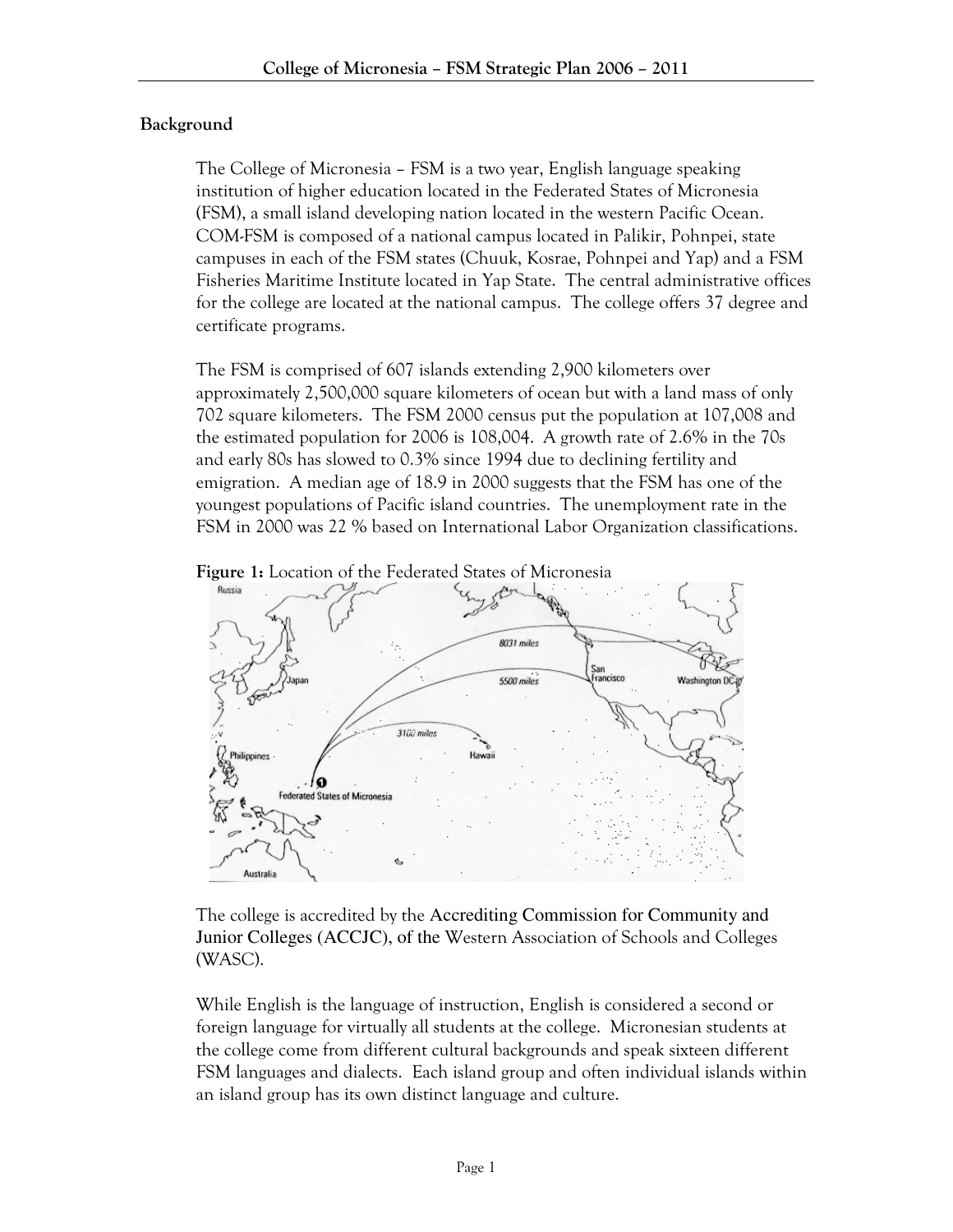

Figure 2: Details of the Federated States of Micronesia

COM-FSM faculty, staff and administrators from all six campuses developed this plan with additional input from the community and major stakeholders. The college's vision, mission, values and initial statement of goals were developed at a Presidential retreat held at the national campus in August 2005. The original adoption of the mission, vision, values and goals by the Board of Regents occurred during its September 2005 meeting. Development of objectives, strategies, measures, baselines and benchmarks occurred from January through August 2006 through planning sessions at all six campuses.

## Vision Statement

The College of Micronesia-FSM will assist the citizens of the Federated States of Micronesia to be well-educated, prosperous, globally-connected, accountable, healthy and able to live in harmony with the environment and the world community.

## Mission Statement

Historically diverse, uniquely Micronesian and globally connected, the College of Micronesia-FSM is a continuously improving and student centered institute of higher education. The college is committed to assisting in the development of the Federated States of Micronesia by providing academic, career and technical educational opportunities for student learning.

## College's Values

In order for us to achieve our vision, mission, and goals we agree to uphold the following core values and behaviors. We value: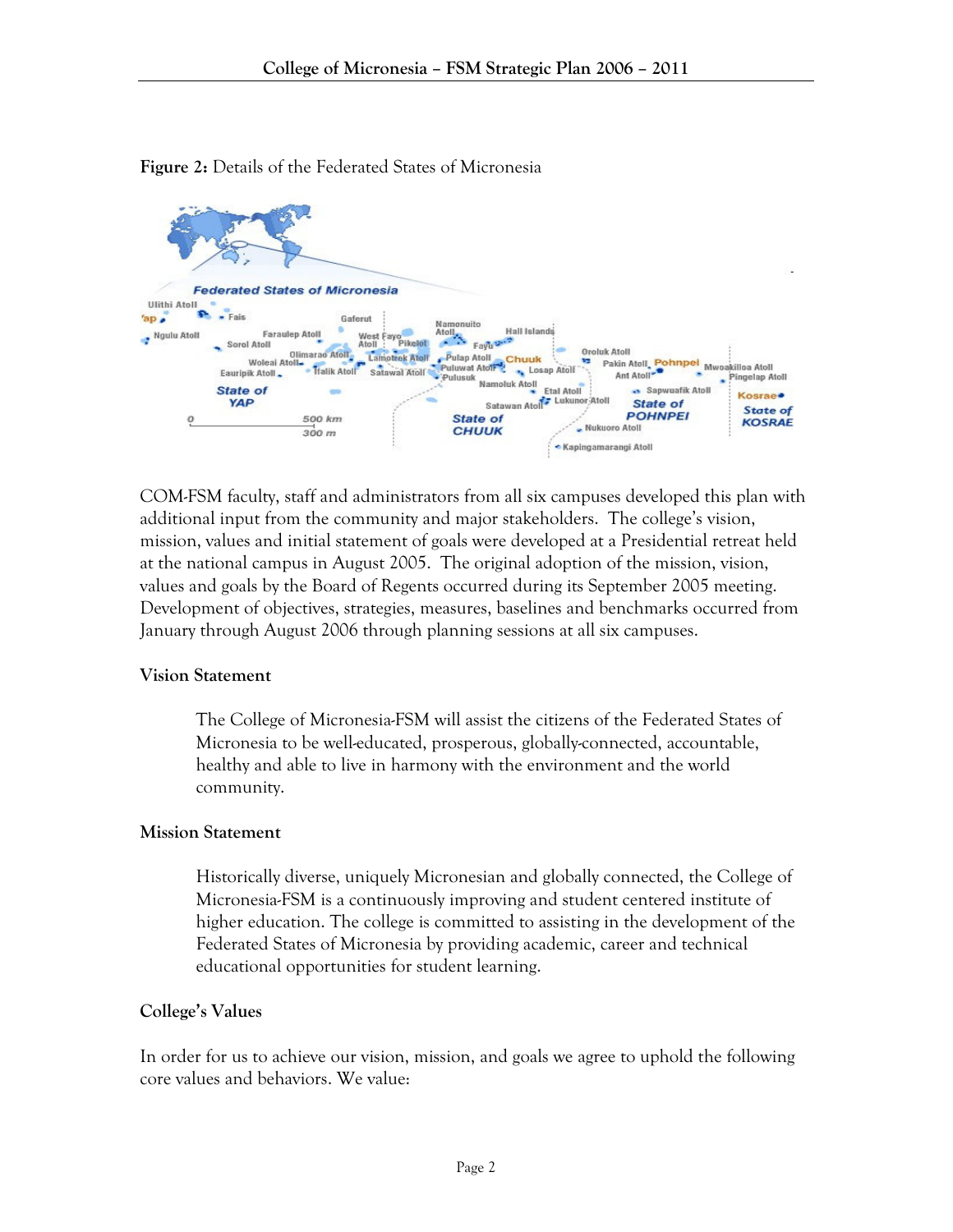#### Learner-centeredness

Learners are our primary focus and we provide quality instruction and services in a nurturing and safe environment.

## Professional behavior

We are competent, service-oriented professionals with a commitment to lifelong learning and a commitment to provide excellent and exemplary service to students, colleagues and the community.

## Innovation

We provide a dynamic, creative, up-to-date, and innovative environment to allow the college community to function effectively in a global economy.

## Honesty and Ethical Behavior

We are honest and abide by the COM-FSM Code of Ethics in all our personal and professional interactions to create and maintain trust and unity among ourselves and with our community.

## Commitment and Hard Work

We commit and invest our time, energy and resources to create a rigorous, high quality-learning environment.

## Teamwork

We live in a community where collaboration, open-mindedness, respect and support for each other help us achieve our mission.

## Accountability

We are responsible for and accountable in our daily activities to our partners and the community we serve. We comply with all applicable regulations and use our resources efficiently and effectively to maintain a high level of trust and confidence.

#### Strategic Goals

The College of Micronesia-FSM, through a cycle of assessment and review, will continuously improve to meet or exceed current accreditation standards and will:

- 1. Promote learning and teaching for knowledge, skills, creativity, intellect, and the abilities to seek and analyze information and to communicate effectively;
- 2. Provide institutional support to foster student success and satisfaction;
- 3. Create an adequate, healthy and functional learning and working environment;
- 4. Foster effective communication;
- 5. Invest in sufficient, qualified, and effective human resources;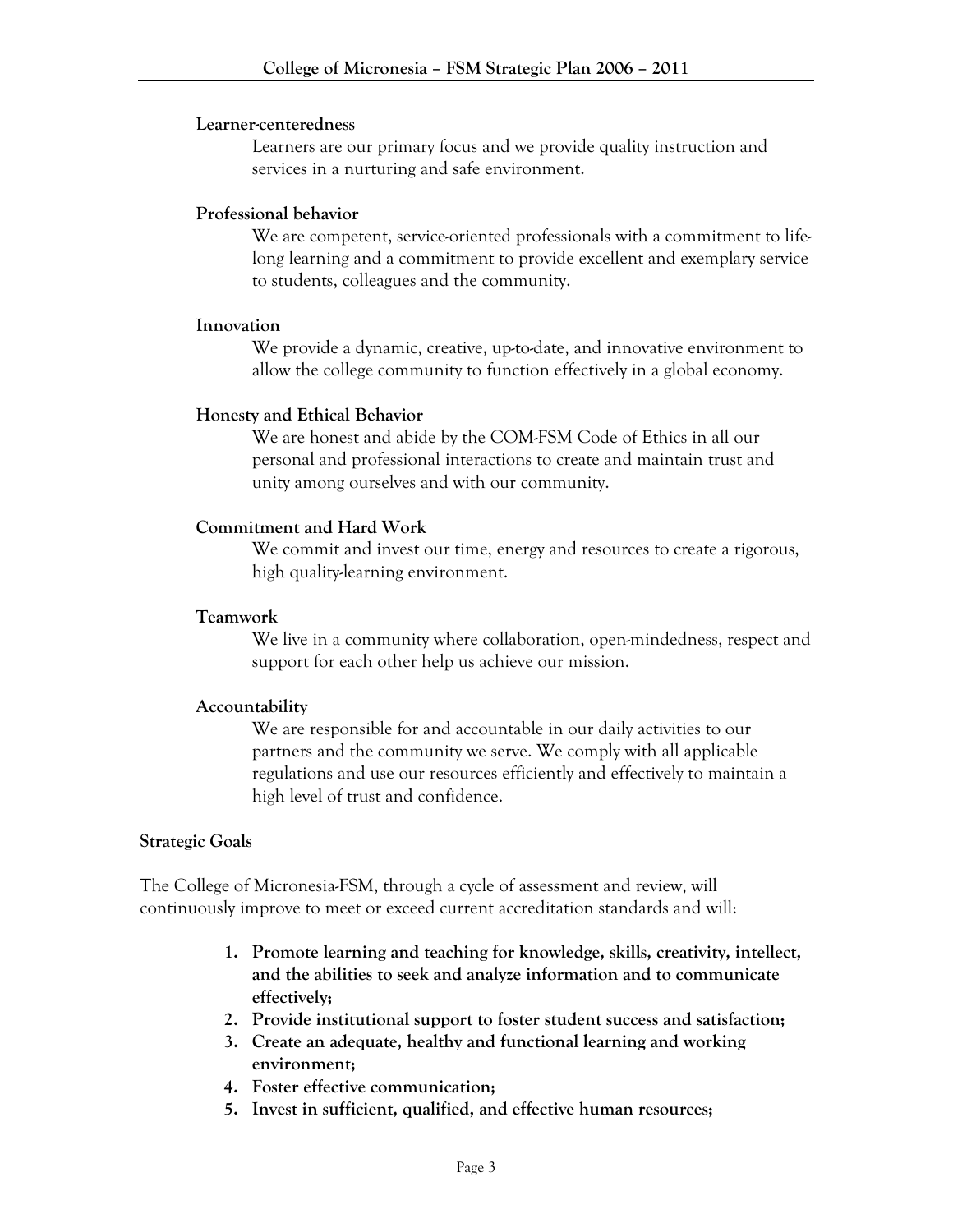- 6. Ensure sufficient and well-managed fiscal resources that maintain financial stability;
- 7. Build a partnering and service network for community, workforce and economic development;
- 8. Promote the uniqueness of our community, cultivate respect for individual differences and champion diversity; and
- 9. Provide for continuous improvement of programs, services and college environment.

## Implementing the plan – Planning model

The college recognizes that to fulfill its mission and meet WASC standards for accreditation the college must create linkages between planning, evaluation, and resource allocation.

Assessment and evaluation are at the core of the college's implementation process. The college's institutional assessment plan will set forth the processes and procedures for assessment and evaluation of all the college's programs and services (academic, student support, administrative and sponsored/federal programs).

The college recognizes that the strategic plan must be implemented through a series of annual action or improvement plans and that the action plans must have a sound basis in assessment and evaluation.

The college also recognizes that strategic planning and resource allocation is all about priorities. The college will establish and adjust yearly institutional priorities that area based on assessment and evaluation results. These institutional priorities will form the basis for allocating human and financial resources at the college and assist in determining the institutional effectiveness of the college.

The following planning model for the college shows in broad strokes the linkages between planning, evaluation and resource allocation. It also provides mechanisms that assist the college in focusing on continuous improvement and recognizes the need for true performance reporting of results.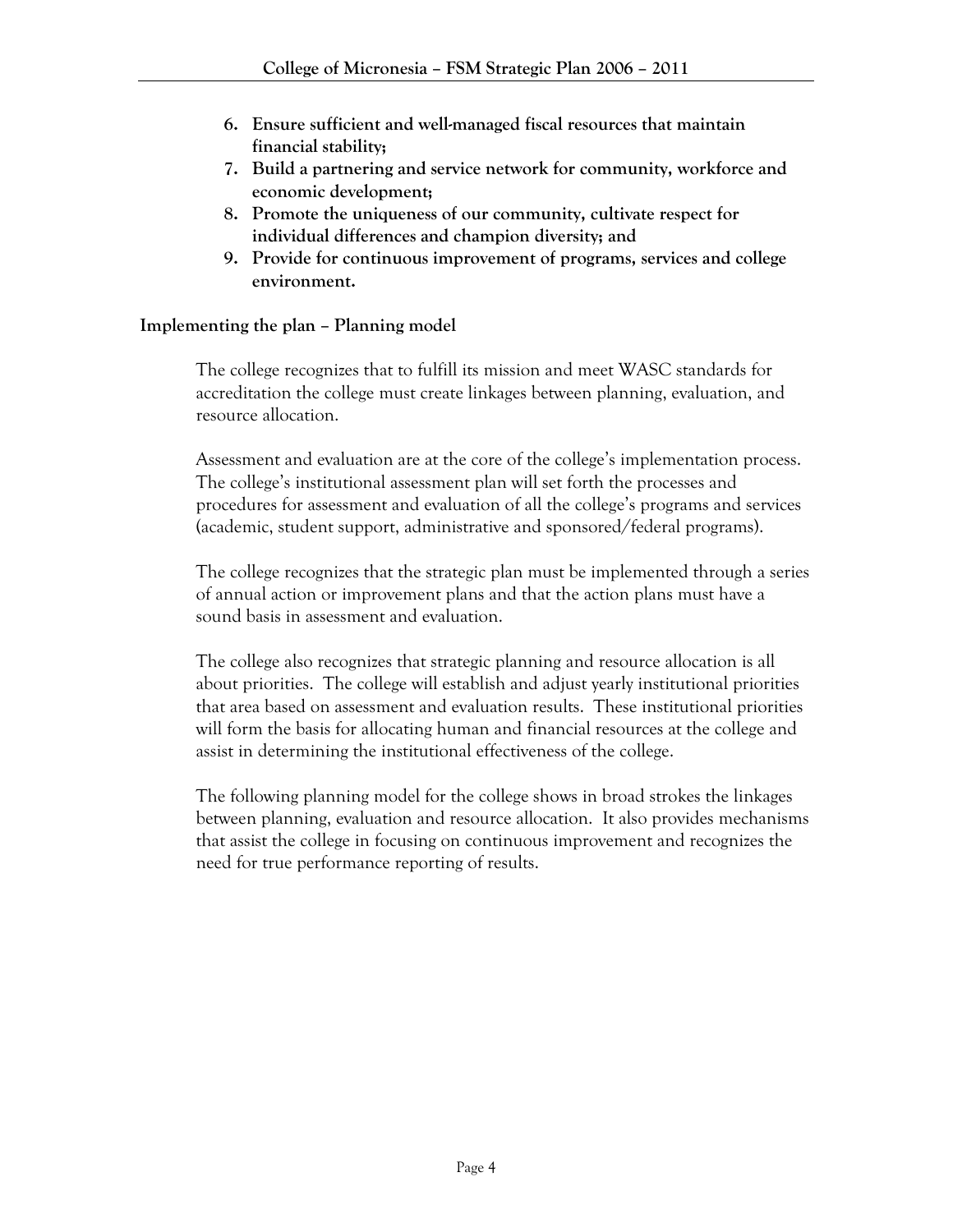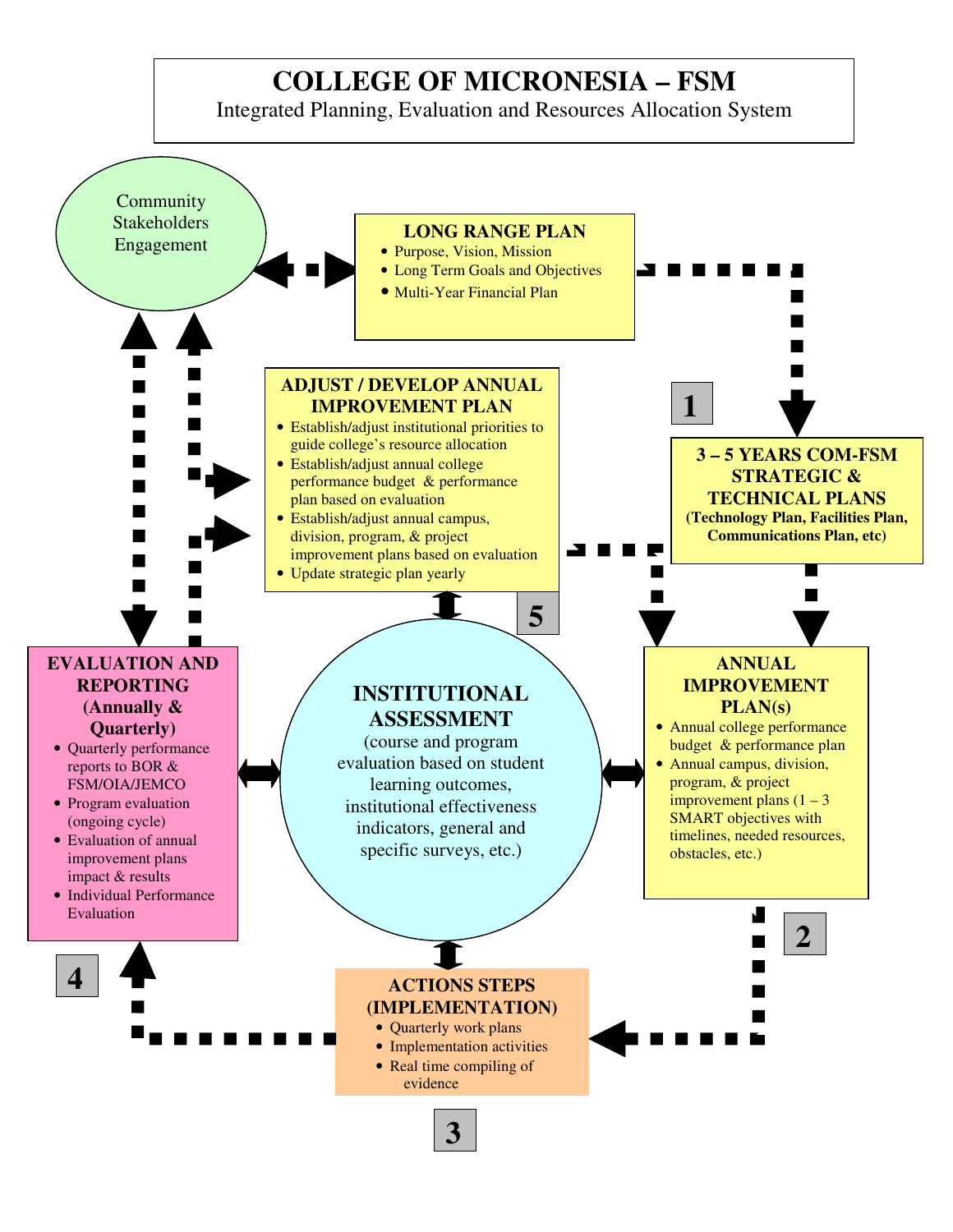## Linkage to FSM Strategic Development Plan (SDP)

The college receives significant contributions to its operations and facilities development from the FSM government. As a requirement of the receipt of the funds, the college must link its activities to the FSM Strategic Development Plan (SDP). The college's activities and compact related expenditures are linked to the SDP through the strategic goal "To allow FSM students to complete postsecondary education to assist in the economic development of the FSM."<sup>1</sup> In the context of the SDP, the colleges' strategic goals are treated as activities under the broader FSM SDP strategic goal for postsecondary education and reported as such in the quarterly performance reporting by the FSM. The Fiscal Procedures Agreement (FPA) between the U.S. and the FSM sets forth the terms for funds use under the Compact. As the college is a major recipient of Compact funds, it must comply with the terms of the FPA.

## Factors affecting planning and implementation at the college

## One college six campuses

The college has defined itself as one college with six campuses. Under this definition, the college is responsible for ensuring equity (not equality) of services and infrastructure across all six campuses. With the college's six campuses extending over 2,900 kilometers from Kosrae in the east to Yap in the west and situated in 2,500,000 square kilometers of ocean and with limited air and sea transportation and communications options, ensuring equity of services will always be a challenge.

## Political and economic development of the nation

The Federated States of Micronesia is a small island developing nation. While a sovereign nation, it has established a unique relationship with the United States through the Compact of Free Association. The FSM receives economic assistance from the US in return for military access. FSM citizens are allowed access to the US for work, education and other purposes without the need for visas.

The unemployment rate in the FSM in 2000 was 22 % based on International Labor Organization classifications. Real per capital in Fiscal Year 2004 was \$1,960.

The lack of employment and economic development has resulted in a high emigration rate with FSM citizens entering the US for education, work or to be with family members.

 $\overline{a}$ 

<sup>&</sup>lt;sup>1</sup> FSM Strategic Development Plan, Volume II.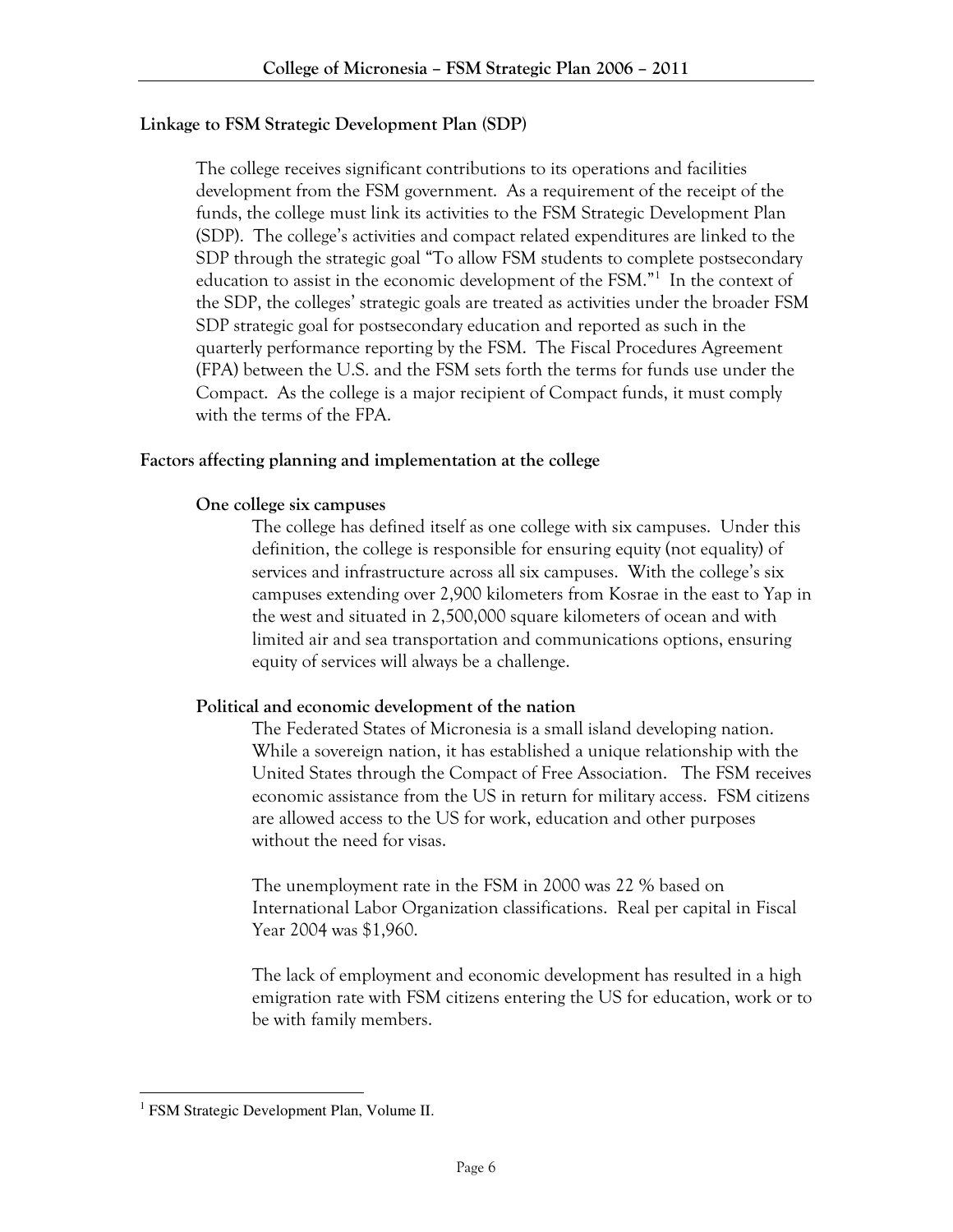The FSM has identified agriculture, tourism, and marine/fisheries as sectors where potential economic growth can occur. The college is responding to these priorities with degree and certificate programs. However, limited job opportunities and student interest have affected program viability.

Due to the political and economic situation of the FSM, the college must prepare students for potential work in a small island developing economy and for work in the highly developed economy of the U.S.

# Enrollment trends

The college has seen a remarkable increase in enrollment since 1998-1999, from 3,891 students to 6,311 students being serviced by the college in 2004- 2005.





Enrollment has been impacted by the need to ensure equity across all six campuses. Enrollment management techniques have been put in place to ensure that services and infrastructure are equitable across all six campuses. A scale back of services was put in place at Chuuk campus in 2005 in response to WASC concerns over facilities. New and improved facilities are in place and a scale up of services began in 2006.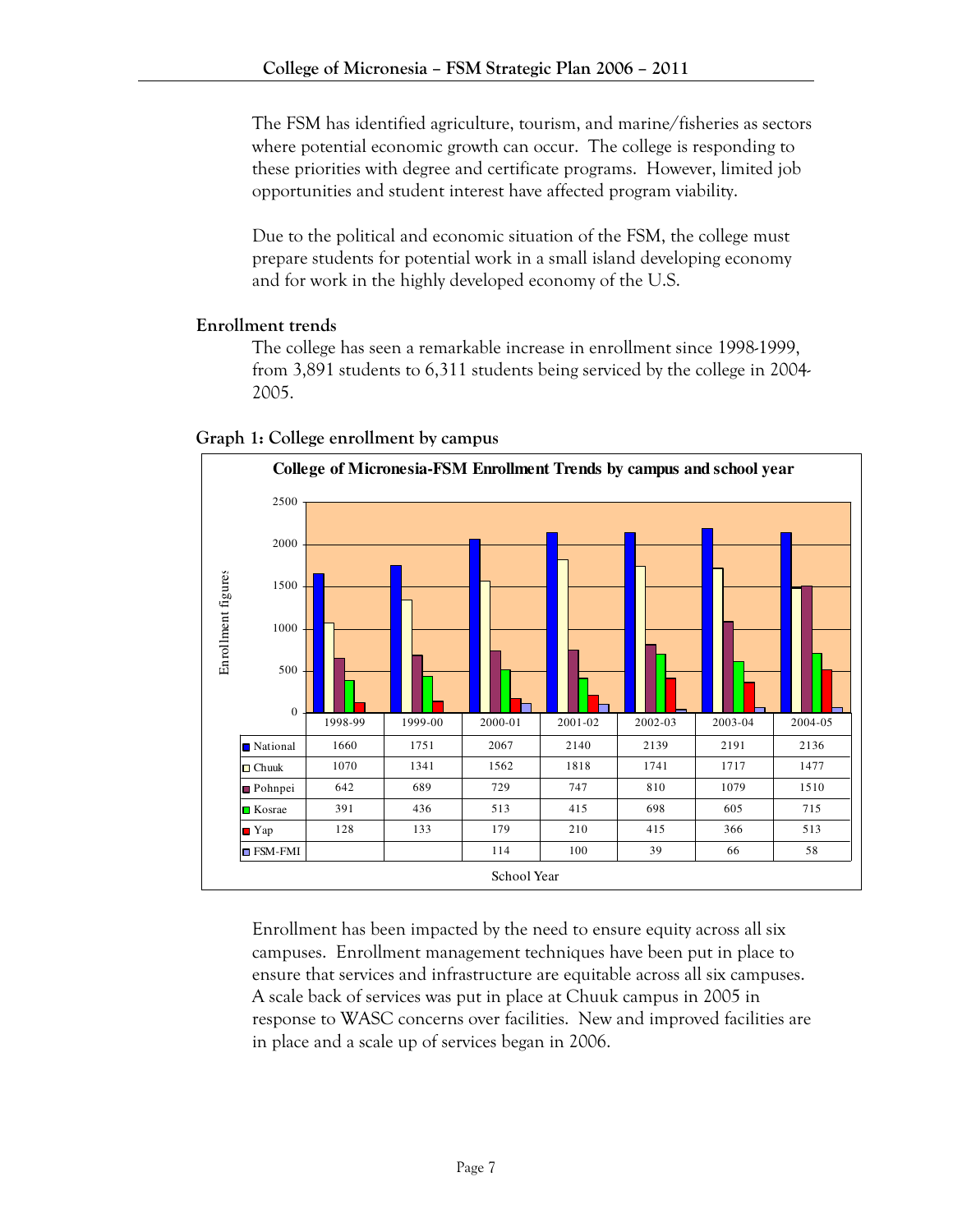| <b>Semester</b> | Total | <b>National</b> | Yap | Chuuk | Pohnpei | Kosrae | FMI |
|-----------------|-------|-----------------|-----|-------|---------|--------|-----|
| Spring 04       | 2320  | 842             | 145 | 679   | 412     | 228    | 14  |
| Summer 04       | 1073  | 402             | 82  | 215   | 235     | 139    | 12  |
| Fall 04         | 2732  | 914             | 165 | 684   | 614     | 328    | 27  |
| Spring 05       | 2414  | 801             | 147 | 639   | 514     | 282    | 31  |
| Summer 05       | 1318  | 421             | 201 | 154   | 425     | 105    | 12  |
| Fall 05         | 2311  | 900             | 182 | 361   | 597     | 243    | 28  |
| Spring 06       | 2163  | 796             | 155 | 272   | 608     | 304    | 27  |

Graph 2: College enrollment by campus and semester

## Technology

The use and improvement of technology for learning and communications is vital to improvement at the college. The college is actively improving it computer services to students, faculty and staff; administrative and financial databases; learning support services and other technologies. However, the college is hampered by the amount of bandwidth available at all campuses and the high cost of that limited bandwidth.

With six campuses spread across the western Pacific, the college must make use of technology for improving communications among and between campuses, faculty, staff and students. The college must address improvement of email, web sites, discussion sessions, bulletin boards and other mechanisms that can enhance exchange of information across the college.

The emergence of online learning opportunities and changes in U.S. federal assistance for online courses and degrees provides both opportunities and challenges for the college. The college can expand its capacity and services through online (primarily web based) courses and programs, but also faces greater competition from institutions of higher education outside of the FSM.

As the college moves more functions online, it will face greater security concerns.

## Accountability and resources

The core funding for the college has been provided by the national government of the Federated States of the Micronesia primarily through funding provided through the Compact of Free Association. As the level of funding in the Compact will decline in future years, it is unlikely that the college will receive a greater allocation in the coming years. The college is highly dependent on U.S. funding and must seek additional external funding to support improvement of programs and services.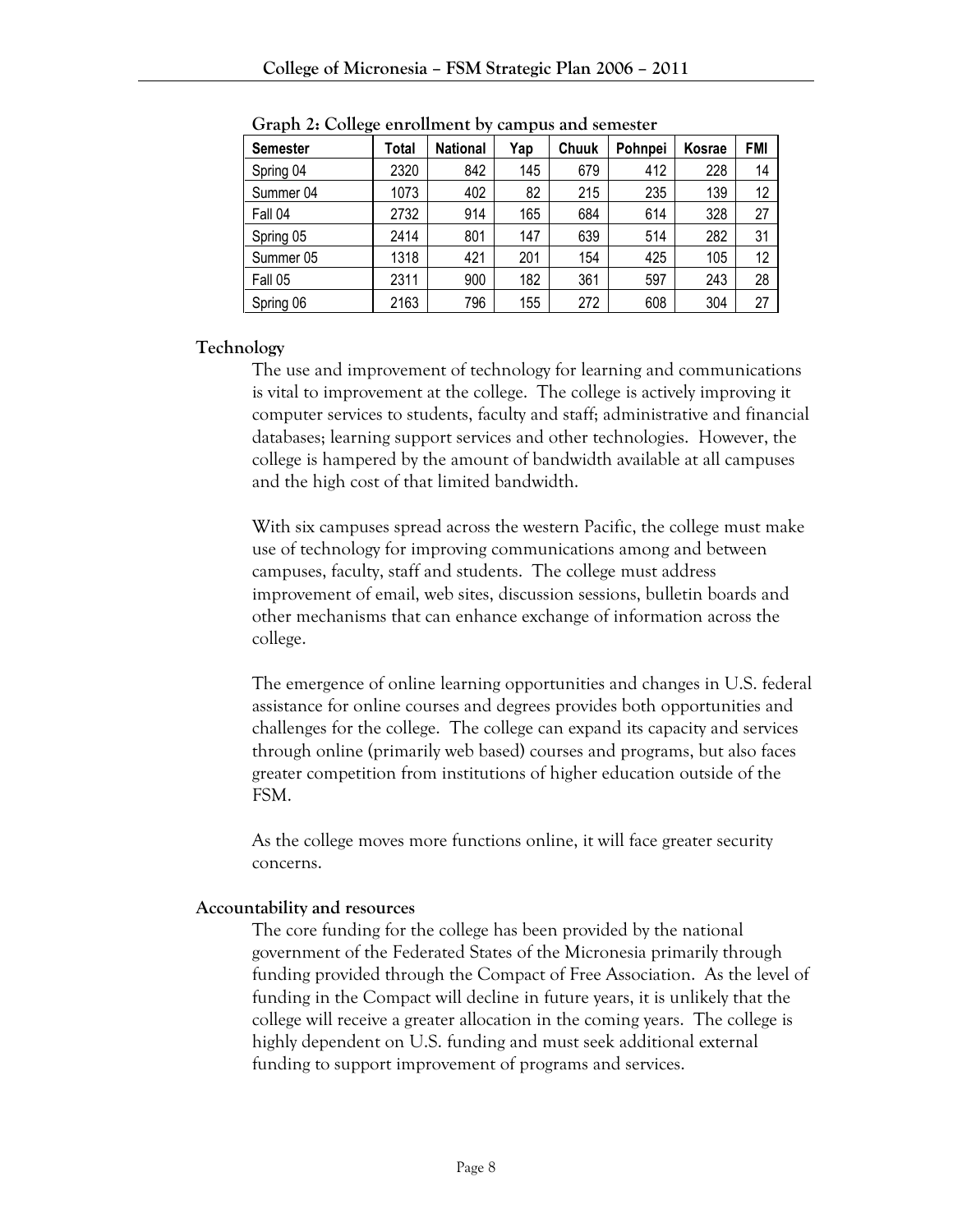

Graph 3: FY 2006 COM-FSM Revenue Sources

While funding is not expected to increase from the FSM, there are increased performance reporting requirements from both the FSM and U.S. governments. The college will need to align its planning and evaluation with resource allocation to properly report improvement of performance.

## Partnerships, external relations, responsibility

Students at the college are primarily coming from the public and private schools in the FSM. Educational relationships with the departments of education at the national and state levels can enhance student levels of learning and achievement as they enter college and maximize use of resources for the education sector.

Interaction between the college and the community and business can enhance the response of the college to community needs and increase the employability of program graduates.

In light of the increased expectations for performance accountability and limited governmental resources the college must educate community and government leaders on the role the college plays in the development of the nation and its impact on that development.

The concept of universal design requires the college to recognize that students with disabilities face difficulty in accessing some programs and course offerings and goes beyond simply making facilities accessible.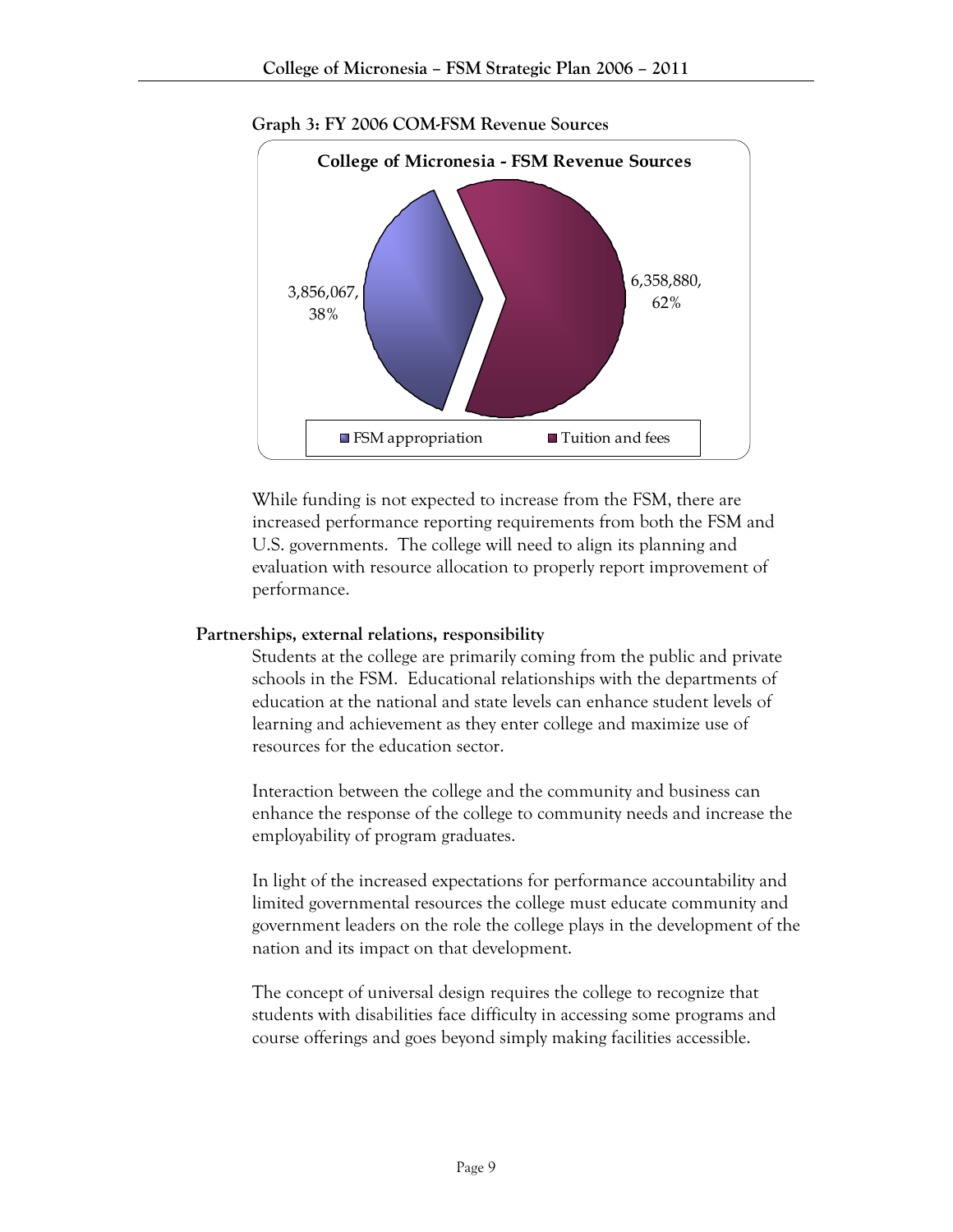## Transportation, communications and climate

Transportation and communications options are limited for the college. Air transportation is via Continental Airlines 737-800 flights with generally only three flights westward (toward Guam) and three flights eastward (toward Hawaii) weekly. Any travel tends to be costly and time consuming. Communications is through the FSM Telecommunications. Communications costs are high and bandwidth is limited. The college is working to establish voice over IP and other cost saving measures to improvement communications. Micronesia is hot and humid. The humidity, ocean spray, high rainfall and other factors affect facilities, equipment and grounds with increased maintenance costs and reduction in life span of equipment and facilities.

## Language and cultural Issues

While the college is an English-speaking institute, less than one percent of students speak English as a first language. There are sixteen native languages, dialects and cultures in the FSM. English is the language of government, business and for communications among the different island states of the FSM, but is not the language of the family or community.

## Strategic goals, objectives, strategies, measures, and baselines

Following are the objectives, strategies, measures, and baselines for the strategic plan.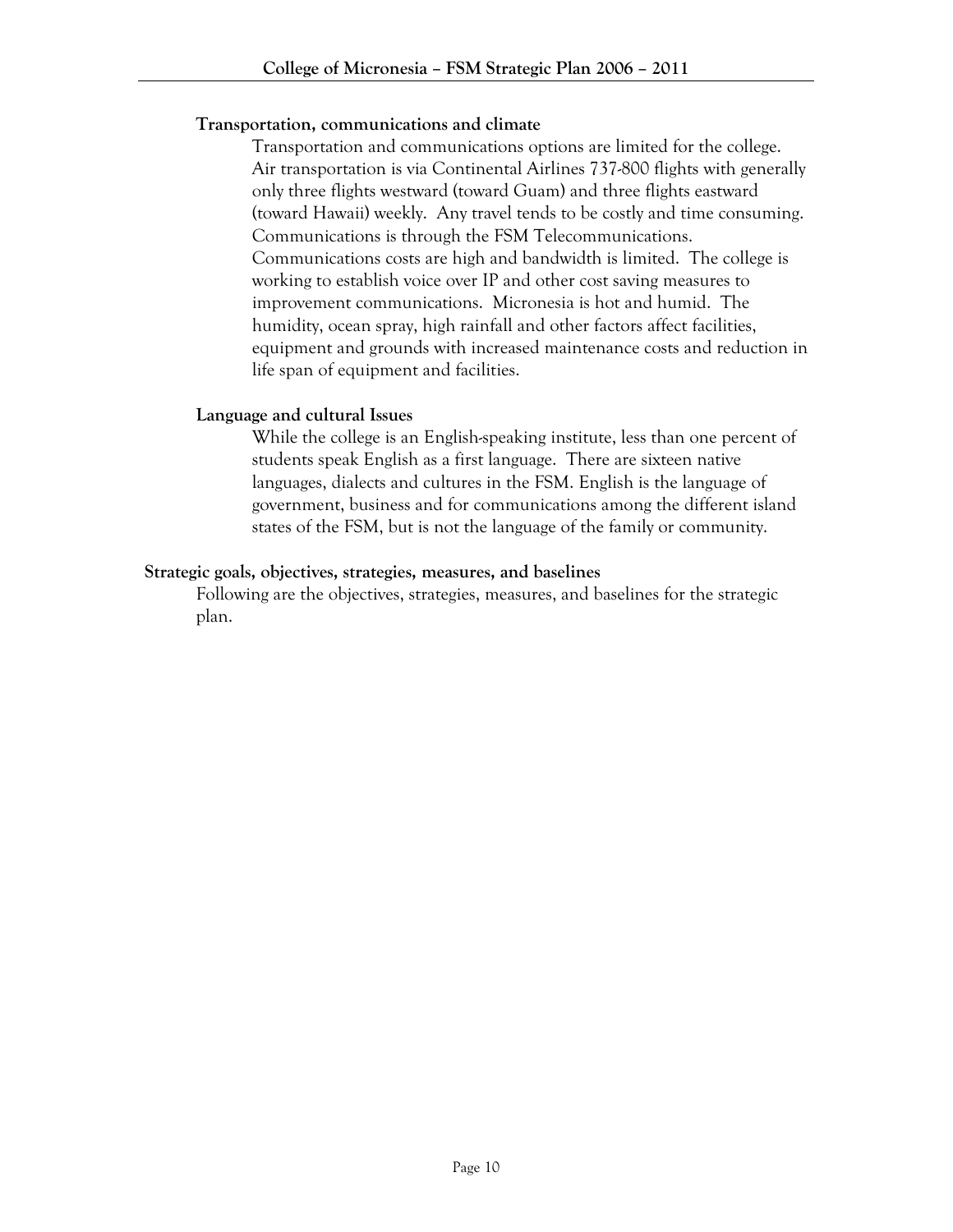Strategic goal 1: Promote learning and teaching for knowledge, skills, creativity, intellect, and the abilities to seek and analyze information and to communicate effectively

| Objectives                   | <b>Strategies</b>                                                        | Indicators/Measures       | <b>Baselines</b>           |
|------------------------------|--------------------------------------------------------------------------|---------------------------|----------------------------|
| 1A: Promote quality teaching | 1A1: Develop and implement strategies for learning-centered              | 111: Completion rate      | 111: Completion rate       |
| and learning-centered        | teaching                                                                 | 111a: Percent of students | 111a: Graduation rate      |
| behaviors and environments   | 1A2: Achieve greater faculty collaboration and participation in          | completing programs       | Fall 2001 cohort - 16%     |
| for the six campuses         | assessment/evaluation and research                                       |                           | Fall 2002 cohort - 18%     |
|                              | 1A3: Advocate and enhance collegiality and collaboration among           |                           |                            |
|                              | faculty                                                                  | 111b: Course completion   | 111b: Course completion    |
|                              | 1A4: Support faculty innovation in curriculum development and            | rate                      | rate at all campuses       |
|                              | instructional delivery                                                   |                           | Fall 2004 - 81%            |
|                              | 1A5: Align and advance in consonance with learning-centered              |                           | Spring 2005 - 76%          |
|                              | instruction, faculty activities in curriculum development, instructional |                           | Fall 2005 - 77%            |
|                              | programming and authentic assessment/evaluation                          |                           |                            |
|                              | 1A6: Develop and provide effective faculty trainings                     | II2: Transfer Rate        | 112: Transfer rate         |
|                              | 1A6a: Assessment and evaluation                                          | 112a: Percent of students | 121a: % transfer students  |
|                              | 1A6b: Academic advisement                                                | being accepted into other | accepted to other IHEs -   |
|                              | 1A6c: Learning centered organization                                     | <b>IHEs</b>               | Baseline to be established |
|                              | 1A6d: Training requested by faculty                                      |                           |                            |
| 1B: Make developmental       | 1B1: Encourage best practices including interdisciplinary instruction    | 112b: Percent of transfer | 121b: % transfer students  |
| courses an institutional     | and problem-based learning in developmental education                    | students on good          | in good academic           |
| priority                     | 1B2: Establish a comprehensive approach to developmental                 | academic standing at      | standing after one year -  |
|                              | preparation of students through learning communities.                    | selected IHEs after one   | Baseline to be established |
|                              | 1B3: Provide training to faculty and staff in assisting students in      | year                      |                            |
|                              | developmental courses                                                    |                           |                            |
|                              | 1B4: Track, evaluate and report on progress of developmental             |                           |                            |
|                              | students                                                                 |                           |                            |
| 1C: Enhance faculty          | 1C1: Promote increased faculty involvement in college committees         |                           |                            |
| involvement in the college   | 1C2: Promote strategies that allow real time (or near real time)         |                           |                            |
|                              | involvement of faculty across all six campuses in curriculum and         |                           |                            |
|                              | instructional decision and improvement activities                        |                           |                            |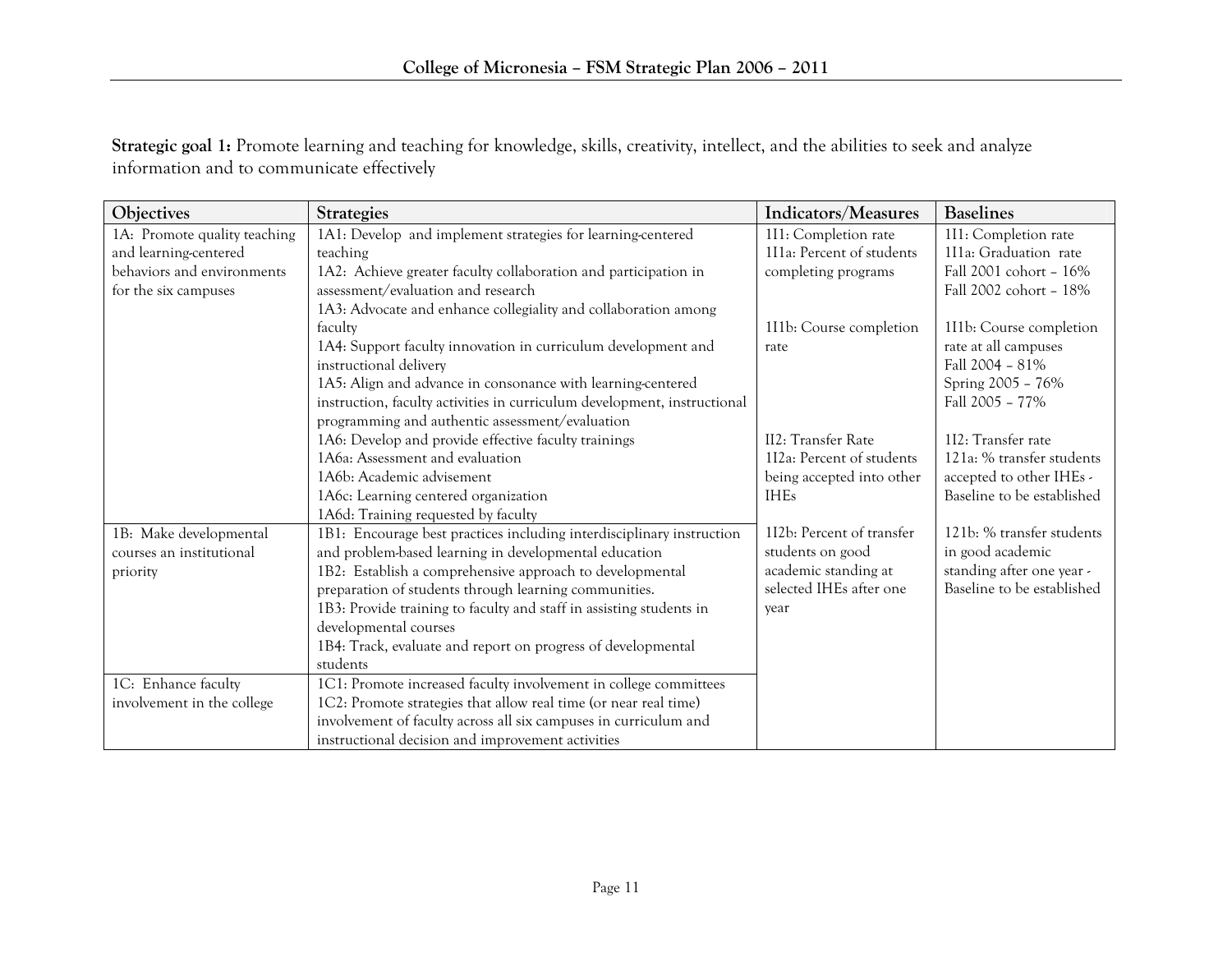| Objectives                      | <b>Strategies</b>                                                        | Indicators/Measures        | <b>Baselines</b>            |
|---------------------------------|--------------------------------------------------------------------------|----------------------------|-----------------------------|
| 2A: Promote strategic           | 2A1: Develop and implement a strategic enrollment management             | 211: Level of student      | 211: Student satisfaction   |
| enrollment management for       | plan based on ability of student applicants, availability of services,   | satisfaction with student  | with SSS                    |
| the college                     | facilities and faculty with emphasis on student recruitment and          | support services (SSS)     |                             |
|                                 | retention                                                                | 211a: To increase overall  | 211a: Overall student       |
|                                 | 2A2: Provide training in academic advisement and guidance for            | student satisfaction with  | satisfaction level with SSS |
|                                 | support staff                                                            | student support services   | - Baseline to be            |
|                                 | 2A3: Enhance capacity of staff for continuing improvement based on       |                            | established                 |
|                                 | assessment and evaluation                                                | 211b: To increase student  | 211b: Student satisfaction  |
| 2B: Become more student-        | 2B1: Increase student participation in development of college policies   | satisfaction with          | with individual student     |
| centered in the development     | and procedures                                                           | individual student         | support areas - Baseline    |
| of specific college system      | 2B2: Increase student leaders (SBA) membership and participation on      | support areas              | to be established           |
| policies and procedures         | ad hoc and standing committees across the college system                 |                            |                             |
| 2C: Promote timely college      | 2C1: Expand and strengthen student advisement and tutorial services.     | 211c: To increase the % of | 211c: % of students         |
| tenure and graduation of        | 2C2: Engage students in self-directed learning, including self-teaching  | students participating in  | participating in SSS and    |
| students with mastery of array  | and community service learning                                           | student support services   | programs - Baseline to be   |
| of core learning objectives,    | 2C3: Facilitate students' preparation as self-actualizing individuals in | and programs               | established                 |
| including civic-mindedness      | the community-at-large                                                   |                            |                             |
| and self-value                  |                                                                          | 211d: The college meets    | 211d: Enrollment            |
| 2D: Develop a student-          | 2D1: Enhance safe and healthy environment                                | or exceeds indicators for  | management indicators -     |
| friendly campus environment     | 2D2: Promote health awareness outreach programs                          | enrollment management      | See Appendix B for          |
| that encourages and enables     |                                                                          |                            | enrollment management       |
| students to be health conscious |                                                                          |                            | indicators                  |
|                                 |                                                                          | 212: Level of student      | 212: Student success level  |
|                                 |                                                                          | success                    |                             |
|                                 |                                                                          | 212a: To increase          | 212a: Persistence rate      |
|                                 |                                                                          | persistence rate of        | Fall 2000 cohort - 37%      |
|                                 |                                                                          | students                   | Fall 2001 cohort - 23%      |
|                                 |                                                                          | 212b:To increase           | 212b: Retention rate        |
|                                 |                                                                          | retention rate             | Fall 2003 cohort - 46%      |
|                                 |                                                                          |                            | Fall 2004 cohort - 51%      |

Strategic goal 2: Provide institutional support to foster student success and satisfaction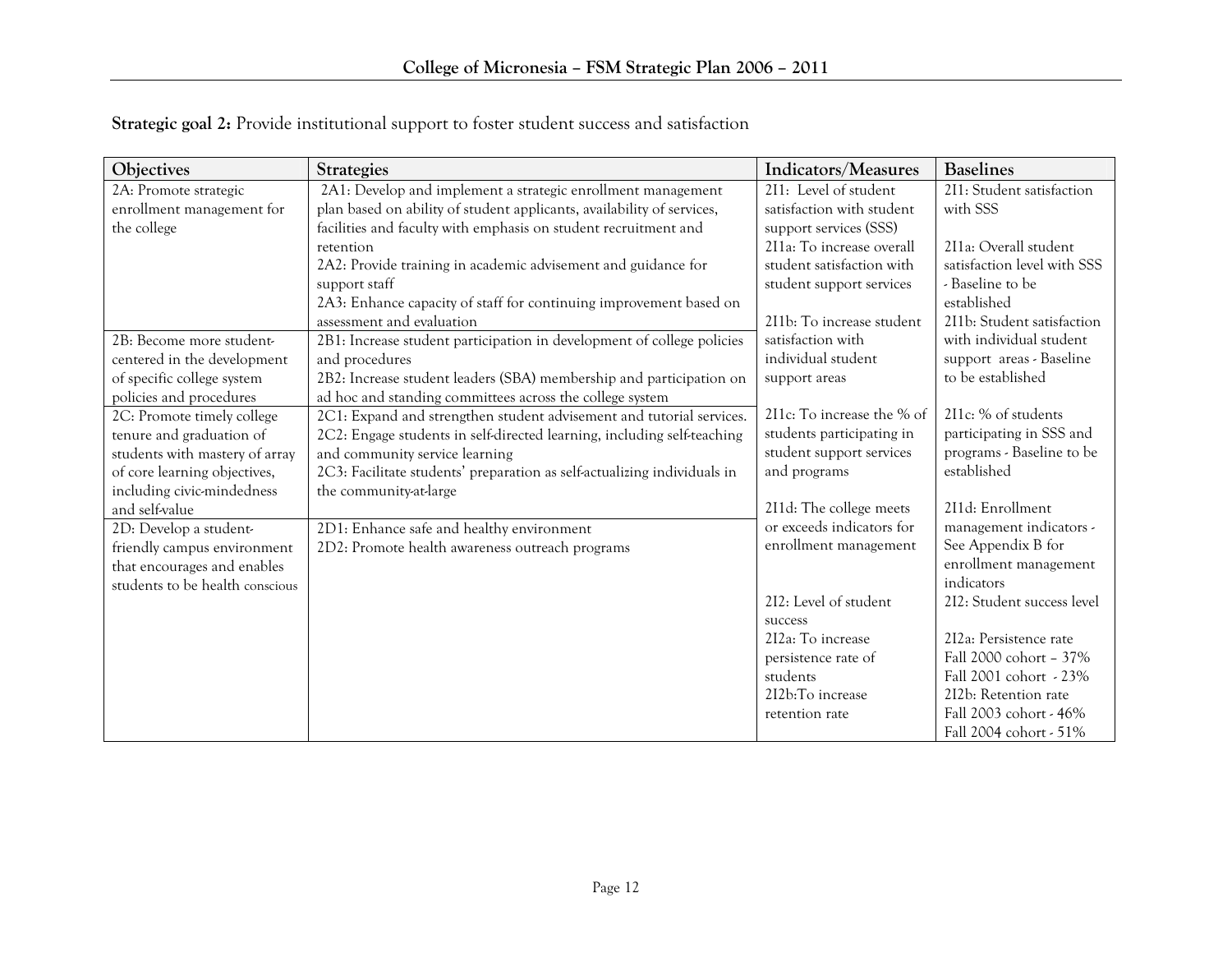| Objectives                       | <b>Strategies</b>                                                     | Indicators/Measures         | <b>Baselines</b>             |
|----------------------------------|-----------------------------------------------------------------------|-----------------------------|------------------------------|
| 3A: Provide for adequate         | 3A1: Complete and implement the college's physical master plan in     | 311: The college as a       | 3I1: College environment     |
| facilities to support a learning | consultation with the FSM's Project Management Unit                   | learning/working            | levels                       |
| community                        | 3A1a: Include accessibility issues in all design considerations       | environment                 |                              |
|                                  | 3A1b: Include efficient use of power in all design considerations     | 311a: Increase satisfaction | 311a: Satisfaction level     |
|                                  | 3A1c: Recognizes the history and culture of Micronesia in design and  | with college's              | with the college as a        |
|                                  | construction of facilities                                            | development of a leaning    | learning environment -       |
|                                  | 3A2: Develop and implement a landscape place for each campus that     | environment                 | Baseline to be established   |
|                                  | promotes a learning environment                                       |                             |                              |
| 3B: Provide for maintenance      | 3B1: Develop and implement a facilities and equipment maintenance     | 311b: Increase satisfaction | 311b: Satisfaction with      |
| and upkeep of grounds,           | program for the college                                               | with college's working      | working environment -        |
| facilities, and equipment        | 3B2: Assess and improve existing facilities accessibility             | environment                 | Baseline to be established   |
|                                  | 3B3: Ensure college facilities and grounds are clean and conducive to |                             |                              |
|                                  | learning                                                              | 312: Safety and security    | 312: Safety and security     |
| 3C: Provide for a safe, secure   | 3C1: Development and implement internal security systems for each     | 3I2a: Increase satisfaction | 3I2a: Satisfaction level     |
| and effective college            | campus                                                                | with safety and security    | with safety and security at  |
| environment                      | 3C2: Evaluate and improve facilities and grounds from a safety and    | issues at the college       | the college - Baseline to be |
|                                  | security standpoint                                                   |                             | established                  |
|                                  | 3C3: Develop and enforce policy on facilities use and management      | 312b: Increase satisfaction | 312b: Satisfaction level     |
|                                  | 3C4: Develop and implement infrastructure, security and               | with safety and security    | with dorm safety and         |
|                                  | transportation standard operating procedures for all campuses         | issues with dorms (only at  | security - Baseline to be    |
|                                  |                                                                       | sites where dorms are       | established                  |
|                                  |                                                                       | available)                  |                              |
|                                  |                                                                       |                             |                              |
|                                  |                                                                       |                             |                              |
|                                  |                                                                       |                             |                              |

Strategic goal 3: Create an adequate, healthy and functional learning and working environment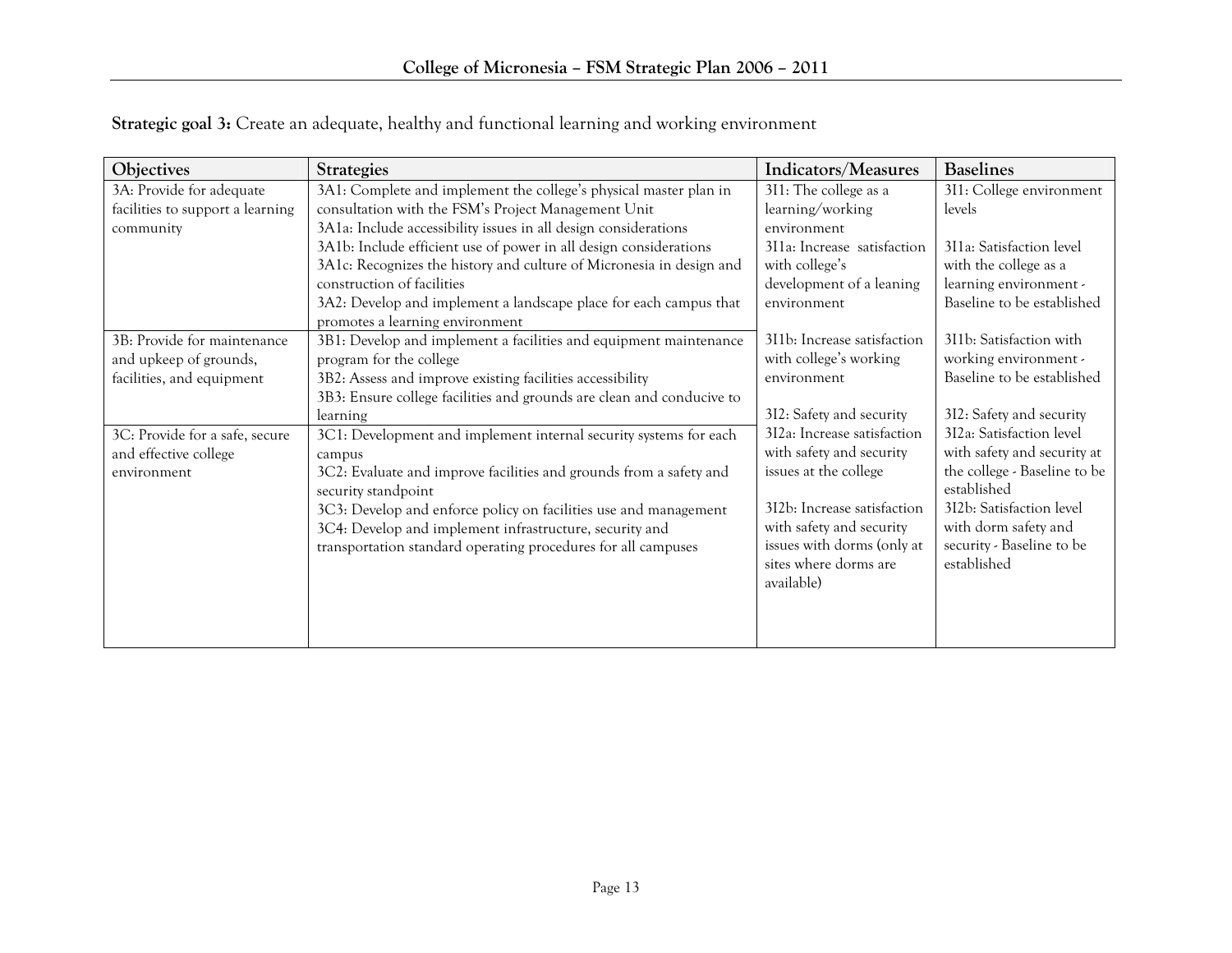| <b>Objectives</b>          | <b>Strategies</b>                                                 | Indicators/Measures         | <b>Baselines</b>             |
|----------------------------|-------------------------------------------------------------------|-----------------------------|------------------------------|
| 4A: Enhance communications | 4A1: Implement the Board of Regents approved Communications       | 4I1: Effective              | 4I1: Effective               |
| pathways                   | Policy                                                            | communications              | communications               |
|                            | 4A1a: Develop and implement protocols and procedures in line with | 4I1a: Increase satisfaction | 4I1a: Satisfaction level     |
|                            | communications pathways identified in the policy                  | with level of information   | with information being       |
|                            | 4A1b: Develop and implement a communications improvement plan     | being received about the    | received about the college   |
| 4B: Provide communications | 4B1 Evaluate, update and implement the college's technology plan  | college                     | - Baseline to be             |
| infrastructure to support  | annually                                                          |                             | established                  |
| communication pathways     | 4B1a: Ensure relevancy and appropriateness of communications      | 4I1b: Increase              | 4I1b: Satisfaction level     |
|                            | technologies through research                                     | satisfaction with           | with understanding of        |
|                            | 4B1b: Prioritize projects based on available resources            | understanding of college    | college issue - (agree or    |
|                            | 4B1c: Develop processes and procedures for replacement of         | issues                      | strongly agree to item 3     |
|                            | communications equipment                                          |                             | on communications            |
|                            | 4B2: Coordinate improvement of college's communications with FSM  |                             | survey)                      |
|                            | Telecommunications and FSM Department of Transportation,          |                             | Spring 2005 - 64%            |
|                            | Infrastructure and Communications and with foreign donor nations  |                             | Spring 2006 - 64%.           |
| 4C: Enhance the college    | 4C1 Provide structures and training to communicate and use        | 4I1c: Increase committee    | 411c: Committee based        |
| community's ability to     | applications and tools effectively                                | based decision making       | decision making - Baseline   |
| communicate effectively    | 4C2: Enhance capacity to identify, install, repair and maintain   |                             | to be established            |
|                            | communications equipment                                          | 4I1d: Increase satisfaction | 4I1d: Satisfaction level     |
|                            |                                                                   | with use of                 | with use of                  |
|                            |                                                                   | communications pathways     | communications pathways      |
|                            |                                                                   | at the college              | - Baseline to be             |
|                            |                                                                   |                             | established                  |
|                            |                                                                   | 412: Access to technology   | 412: Access to technology    |
|                            |                                                                   | 4I2a: Increase satisfaction | 4I2a: Satisfaction level     |
|                            |                                                                   | with technology services    | with technology services at  |
|                            |                                                                   | of the college              | the college - Baseline to be |
|                            |                                                                   |                             | established                  |
|                            |                                                                   | 412b: Increase level of     | 412b: Level of technology    |
|                            |                                                                   | usage of technology at the  | use-Baseline to be           |
|                            |                                                                   | college                     | established                  |
|                            |                                                                   |                             |                              |

Strategic goal 4: Foster effective communication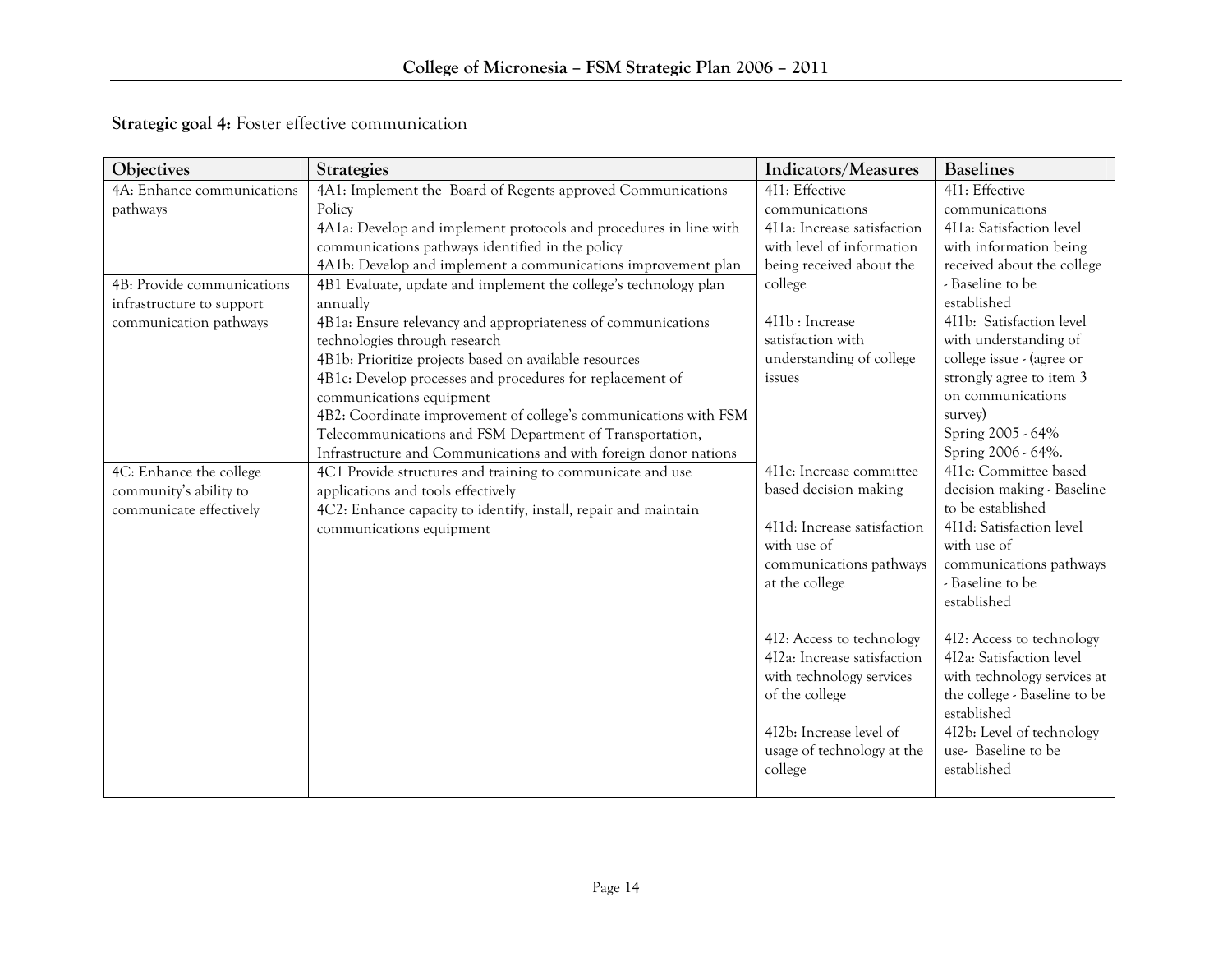| Objectives                    | <b>Strategies</b>                                                   | Indicators/Measures        | <b>Baselines</b>             |
|-------------------------------|---------------------------------------------------------------------|----------------------------|------------------------------|
| 5A: Provide on-going          | 5A1: Design a comprehensive college-wide staff development plan to  | 511: Staff development     | 511; Staff development       |
| professional development of   | identify staff development needs and priorities                     | 5I1a: Increase percent of  | 5I1a: Level of staff         |
| faculty and staff             | 5A2: Implement staff development program consistently across all    | office, divisions, and     | development assessment -     |
|                               | sites                                                               | campuses completing staff  | Baseline to be established   |
| 5B: Recruit and retain        | 5B1: Assess current recruitment and retention polices and practices | development assessment     |                              |
| qualified personnel to allow  | and develop and implement innovative strategies for recruitment and | 511b: Increase number of   | 511b: Number of              |
| delivery of quality services  | retention of employees                                              | personnel on staff         | personnel participating in   |
|                               | 5B2: Enhance programs to promote the development of Micronesians    | development in priority    | staff development in         |
|                               | to meet the employment needs of the college                         | areas                      | priority areas - Baseline to |
| 5C: Update personnel policies | 5C1: Conduct personnel needs assessment college-wide                |                            | be established               |
| and procedures to meet on-    | 5C2: Align personnel needs with institutional planning              |                            |                              |
| going human resources needs   | 5C3: Ensure uniform understanding and implementation of             | 512: Faculty and staff     | 512: Faculty and staff       |
|                               | incentives and grievances procedures and other human resource       | 512a: Percent of filled    | 512a: % of filled positions  |
|                               | programs at all campuses                                            | positions                  | - Baseline to be             |
|                               |                                                                     |                            | established                  |
|                               |                                                                     | 512b: Percent of contracts | 512b: % contract renewal -   |
|                               |                                                                     | renewed per year           | Baseline to be established   |
|                               |                                                                     | 512c: Employee retention   | 512c: Employee retention     |
|                               |                                                                     | rate                       | rate - Baseline to be        |
|                               |                                                                     |                            | established                  |
|                               |                                                                     | 512d: Increase percent of  | 512d: % qualified faculty    |
|                               |                                                                     | qualified faculty in their | in respective fields -       |
|                               |                                                                     | respective fields          | Baseline to be established   |

Strategic goal 5: Invest in sufficient, qualified, and effective human resources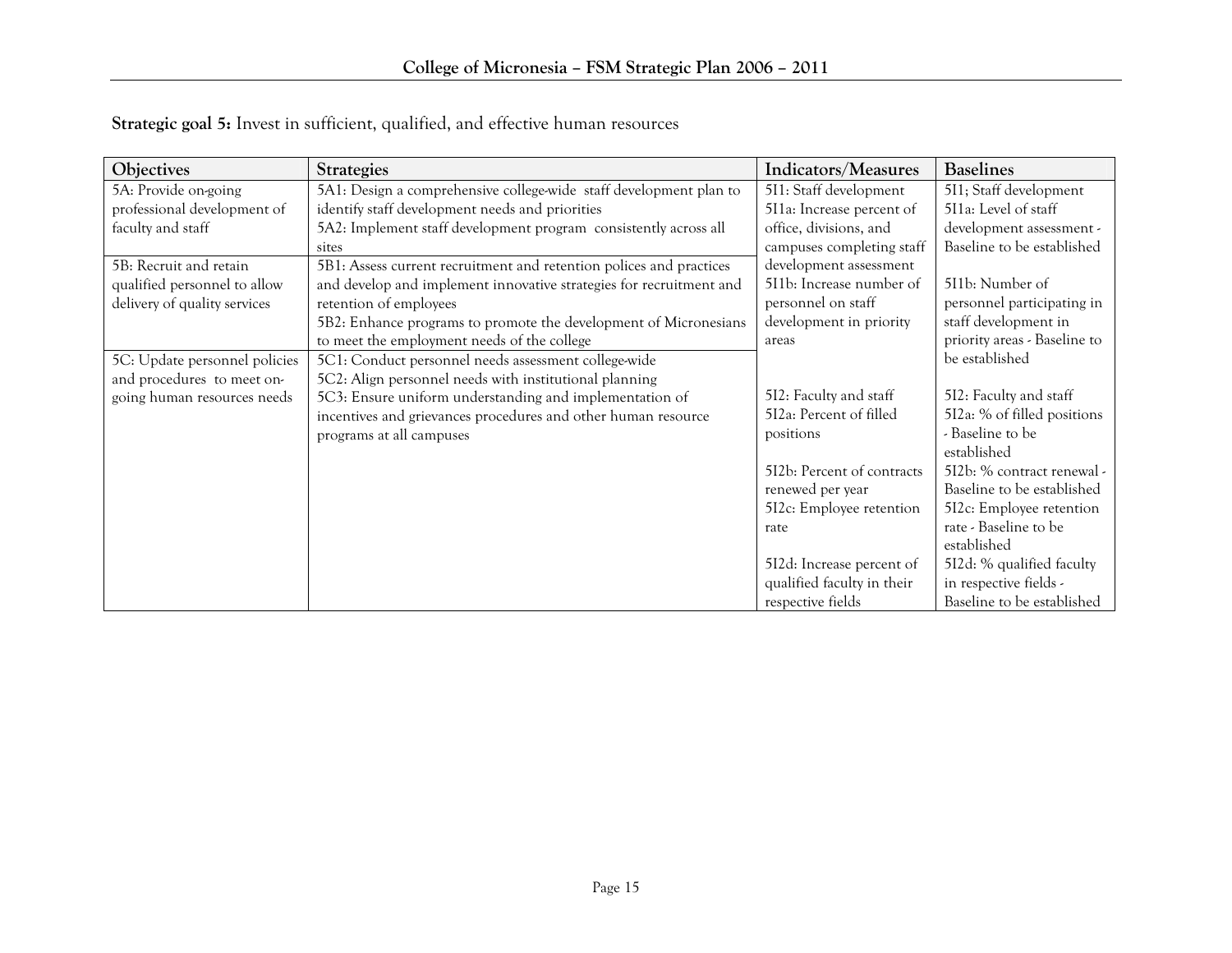| Objectives                     | <b>Strategies</b>                                                      | Indicators/Measures       | <b>Baselines</b>           |
|--------------------------------|------------------------------------------------------------------------|---------------------------|----------------------------|
| 6A: Enhance new and existing   | 6A1: Redefine college budgeting strategies for the efficient use of    | 6I1: Maintain a positive  | 6I1: Funds balance         |
| revenue resources to promote   | resources and delivery of quality programs & services                  | fund balance for the      | FY 2003 - \$5,186,605      |
| growth and increase cost       | 6A2: Communicate the needs of the college effectively in support of    | college                   | FY 2004 - (\$41,418)       |
| effectiveness                  | capital campaigns                                                      |                           | FY 2005 - \$167,840        |
|                                | 6A3: Enhance college alumni programs and scholarship development       |                           |                            |
|                                | 6A4: Promote strategies that ensure the effective and efficient use of | 6I2: Reduce level of      | 612: Average monthly       |
|                                | resources through reconciliation of accounts and tracking of           | power consumption per     | power usage                |
|                                | performance against expenditures                                       | unit                      | FY 2003 - 100,465 KW       |
| 6B: Diversify resources of the | 6B1: Establish and secure other funding relationships with other       |                           | FY 2004 - 114,784 KW       |
| College                        | government agencies, foundations, grant sources                        |                           | Note that this is only for |
|                                | 6B2: Formalize and strengthen the alumni association and funding       |                           | National campus            |
|                                | activities                                                             |                           |                            |
| 6C: Budgeting and resource     | 6C1: implement a budgeting process that links resource allocation      | 613: College receives     | 6I3: "Unqualified Audit    |
| allocation                     | with the college's strategic and short term planning                   | unqualified audit yearly  | Opinion"                   |
|                                | 6C2: Establish long and short term institutional priorities to provide |                           | FY 2004 Audit - Yes        |
|                                | broad guidelines for budget allocations                                |                           | FY 2005 Audit - Yes        |
|                                | 6C3: Ensure that budget allocation are adequate to meet program and    |                           |                            |
|                                | project needs                                                          | 6I4: College meets annual | 6I4: Annual endowment      |
| 6D: Develop and implement      | 6D1: Develop and utilize alternative source of energy                  | endowments targets        | target (\$100,000)         |
| college sustainability plans   | 6D2: Implement best practices for energy conservation                  |                           | FY 2000 - \$132,684 - Yes  |
| that will lead to the careful  | 6D3: Develop college housing for off-island faculty                    |                           | FY 2001-\$46,248 - No      |
| stewardship of natural and     | 6D4: Develop incentives to bring back FSM citizens working and         |                           | FY 2002 - \$71,391 - No    |
| man-made resources, saving of  | living abroad to work for the college                                  |                           | FY 2003-\$17,592 - No      |
| revenue, and enhancement of    | 6D5: Ensure effective use of external funding through                  |                           | FY 2004 - \$89,005 - No    |
| the college experience; serves | institutionalization of proven programs and services                   |                           |                            |
| as a model for the nation      |                                                                        | 615: College seeks        | 615: Seeking alternate     |
|                                |                                                                        | alternate sources of      | funding -                  |
|                                |                                                                        | external funding          | # of grant sought &        |
|                                |                                                                        |                           | awarded                    |
|                                |                                                                        |                           | FY 2005 - 12 submitted     |
|                                |                                                                        |                           | (\$1,107,224)              |
|                                |                                                                        |                           | FY 2005 - 8 awarded        |
|                                |                                                                        |                           | $(\$454,912)$              |

# Strategic goal 6: Ensure sufficient and well-managed fiscal resources that maintain financial stability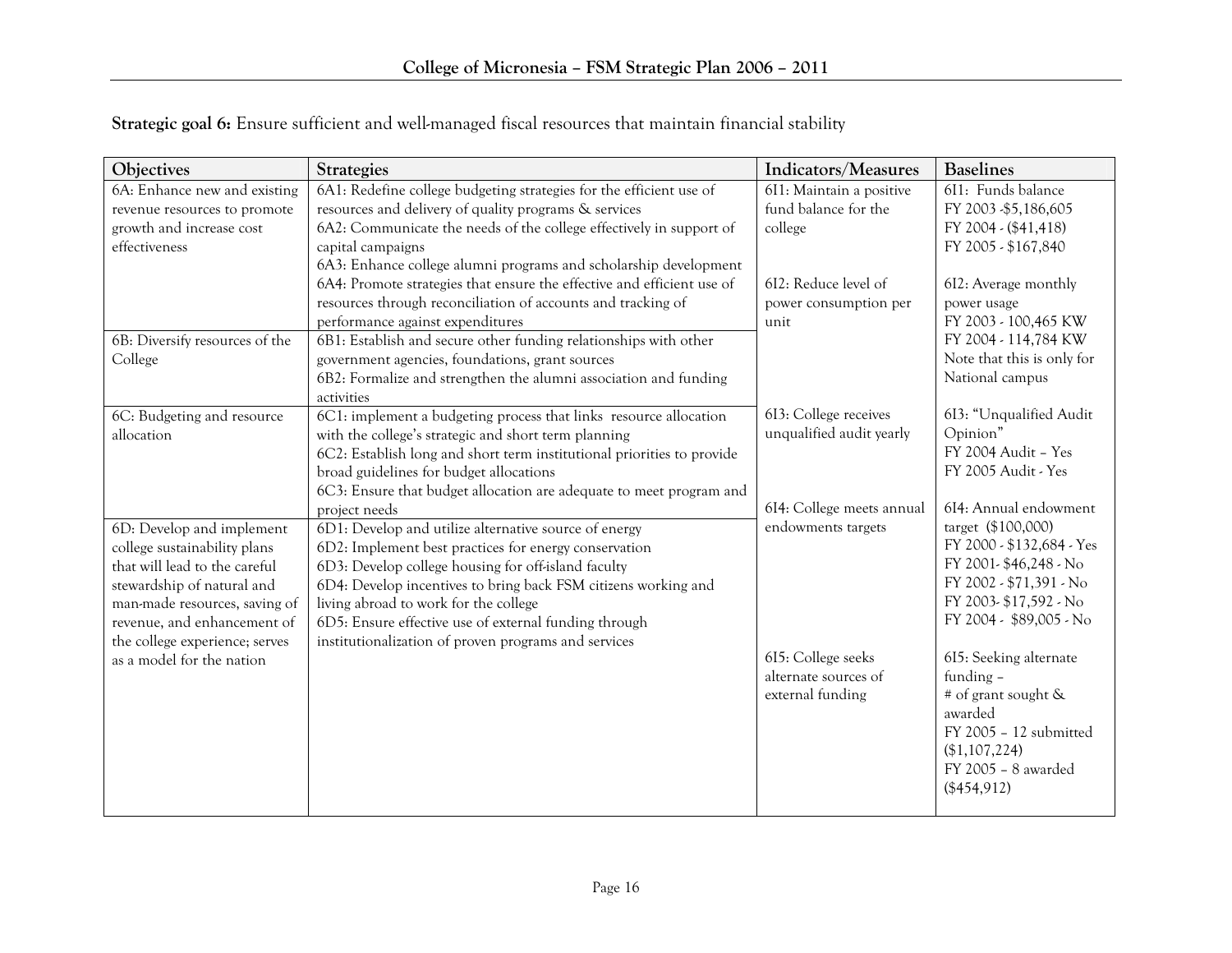| Objectives                    | <b>Strategies</b>                                                       | Indicators/Measures        | <b>Baselines</b>             |
|-------------------------------|-------------------------------------------------------------------------|----------------------------|------------------------------|
| 7A: Increase involvement of   | 7A1: Increase activities involving the college and local communities to | 7I1: COM-FSM is a          | 711: Economic and            |
| the community in college      | foster understanding of the college's role in the community at local,   | partner with state,        | workforce partners           |
| affairs                       | state and national levels                                               | regional and local         |                              |
|                               | 7A2: Improve community awareness of college activities, events and      | workforce and economic     |                              |
|                               | opportunities through increased communications and outreach             | development agencies       |                              |
|                               | programs                                                                | 711a: Students served by   | 7I1a: Vocation Education     |
|                               | 7A3: Include community in advisory boards for programs, services        | college workforce          | Program enrollment           |
|                               | and committees                                                          | development programs       | Fall 2004 - 227              |
|                               | 7A4: Promote community involvement in college training activities       |                            | Fall 2005 - 213              |
|                               | 7A5: Increase community involvement in assessment and evaluation        |                            | Apprenticeship Program       |
|                               | of college programs and services through 360 degree evaluations         |                            | enrollment                   |
|                               | 7A6: Establish relationships with national, state and community         |                            | Fall 2004 - 23               |
|                               | organization to assist in recruitment of students into college programs |                            | Fall 2005 - 6                |
| 7B: Enhance and promote       | 7B1: Provide appropriate training to support the workforce by           |                            | CRE program participants     |
| employment opportunities      | providing academic, career and technical education opportunities        |                            | FY 2004 - TBD                |
|                               | 7B2: Promote placement and employment opportunities with                |                            | FY 2005 - TBD                |
|                               | government and private sector both domestic and international           |                            | FSM - Fisheries Maritime     |
|                               | 7B3: Establish relationships with national, state and community         |                            | Institute students           |
|                               | organizations to promote employment of college graduate                 |                            | Fall 2004 - 31               |
| 7C: Develop new and           | 7C1: Establish partnership with Departments of Education to             |                            | Fall 2005 - 12               |
| enhance existing programs to  | enhance coordination of services and programs to facilitate easy        |                            |                              |
| meet the changing educational | transition from secondary to postsecondary education                    | 7I2: COM-FSM pursues       | 712: Strategic alliances (to |
| and workforce needs of our    | 7C2: Enhance the college's ability to provide technical assistance for  | strategic alliances with   | be reported in narrative     |
| communities                   | development                                                             | businesses, public         | form)                        |
|                               | 7C3: Coordinate planning and development/revision of new and            | agencies and private       |                              |
|                               | existing programs with state and national strategic development plans   | agencies                   |                              |
|                               | 7C4: Evaluate the FSM-FMI program and develop and implement a           |                            |                              |
|                               | FSM-FMI specific plan to enhance its ability to meet the changing       | 713: Student obtain        | 713: Level of students       |
|                               | needs of the FSM fisheries/maritime sector                              | employment as a result of  | obtaining employment as      |
| 7D: Provide Cooperative       | 7D1: Provide assistance to increase entrepreneurial activity in the     | training they receive      | a result of training -       |
| Extension Services to the     | nation by developing commercial crop extensions modules for pepper,     |                            | Baseline to be established   |
| community                     | specialist crops, etc.; train staff to assist in development of         |                            |                              |
|                               | farm/business plans; and research for vegetables and crop varieties     | 714: College is responsive | 714: Level of college        |
|                               | and production methods                                                  | to the interest of local   | response to economic and     |
|                               | 7D2: Assist farmers with energy replacement through coconuts            | business and workforce     | development needs            |

Strategic goal 7: Build a partnering and service network for community, workforce and economic development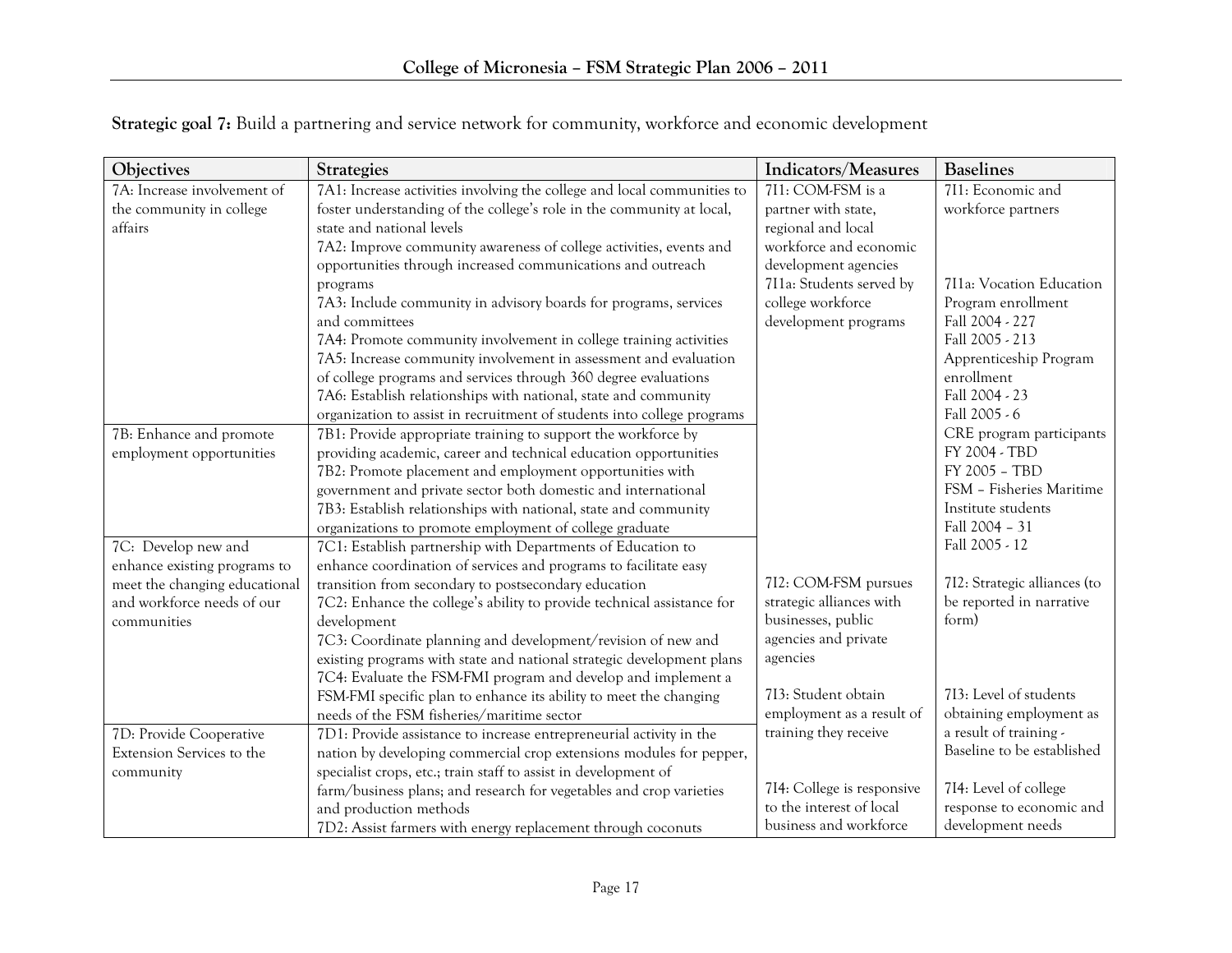|  | redevelopment extensions and research; alternation energy education<br>and outreach focused on bio fuels, solar and hydro power<br>7D3: Support understanding of environmental activities affecting<br>farms and businesses through training for invasive species monitoring<br>and control, pesticide management, soil amendments, water quality<br>and swine facilities improvement<br>7D4: Provide programs for improved understanding of food and<br>nutrition to reduce diet related health problems; increase vegetable<br>production and import replacement; food safety<br>7D5: Assist with youth development through youth at risk programs,<br>education support programs for drop out and student in problem and<br>community activities to support programs to enhance youth<br>knowledge and appreciation of culture and community involvement<br>7D6: Support community development through training in business<br>development and management,; and training in marketing and<br>cooperative development<br>7D7: Promote research in multiplication of preferred/elite corps,<br>selection, improvement and multiplication of niche marker crops,<br>improved animal production through swine facilities, feeds and<br>management practices | and economic<br>development needs<br>714a: Assessment of<br>employer needs and<br>satisfaction with program<br>graduates<br>714b: Programs that<br>support community<br>development and<br>individual and family<br>livelihoods | 714a: Survey to be<br>conducted every two years<br>714b: Programs that<br>support community<br>development and<br>individual and family<br>livelihoods (to be reported<br>in narrative form) |
|--|------------------------------------------------------------------------------------------------------------------------------------------------------------------------------------------------------------------------------------------------------------------------------------------------------------------------------------------------------------------------------------------------------------------------------------------------------------------------------------------------------------------------------------------------------------------------------------------------------------------------------------------------------------------------------------------------------------------------------------------------------------------------------------------------------------------------------------------------------------------------------------------------------------------------------------------------------------------------------------------------------------------------------------------------------------------------------------------------------------------------------------------------------------------------------------------------------------------------------------------------------------|---------------------------------------------------------------------------------------------------------------------------------------------------------------------------------------------------------------------------------|----------------------------------------------------------------------------------------------------------------------------------------------------------------------------------------------|
|--|------------------------------------------------------------------------------------------------------------------------------------------------------------------------------------------------------------------------------------------------------------------------------------------------------------------------------------------------------------------------------------------------------------------------------------------------------------------------------------------------------------------------------------------------------------------------------------------------------------------------------------------------------------------------------------------------------------------------------------------------------------------------------------------------------------------------------------------------------------------------------------------------------------------------------------------------------------------------------------------------------------------------------------------------------------------------------------------------------------------------------------------------------------------------------------------------------------------------------------------------------------|---------------------------------------------------------------------------------------------------------------------------------------------------------------------------------------------------------------------------------|----------------------------------------------------------------------------------------------------------------------------------------------------------------------------------------------|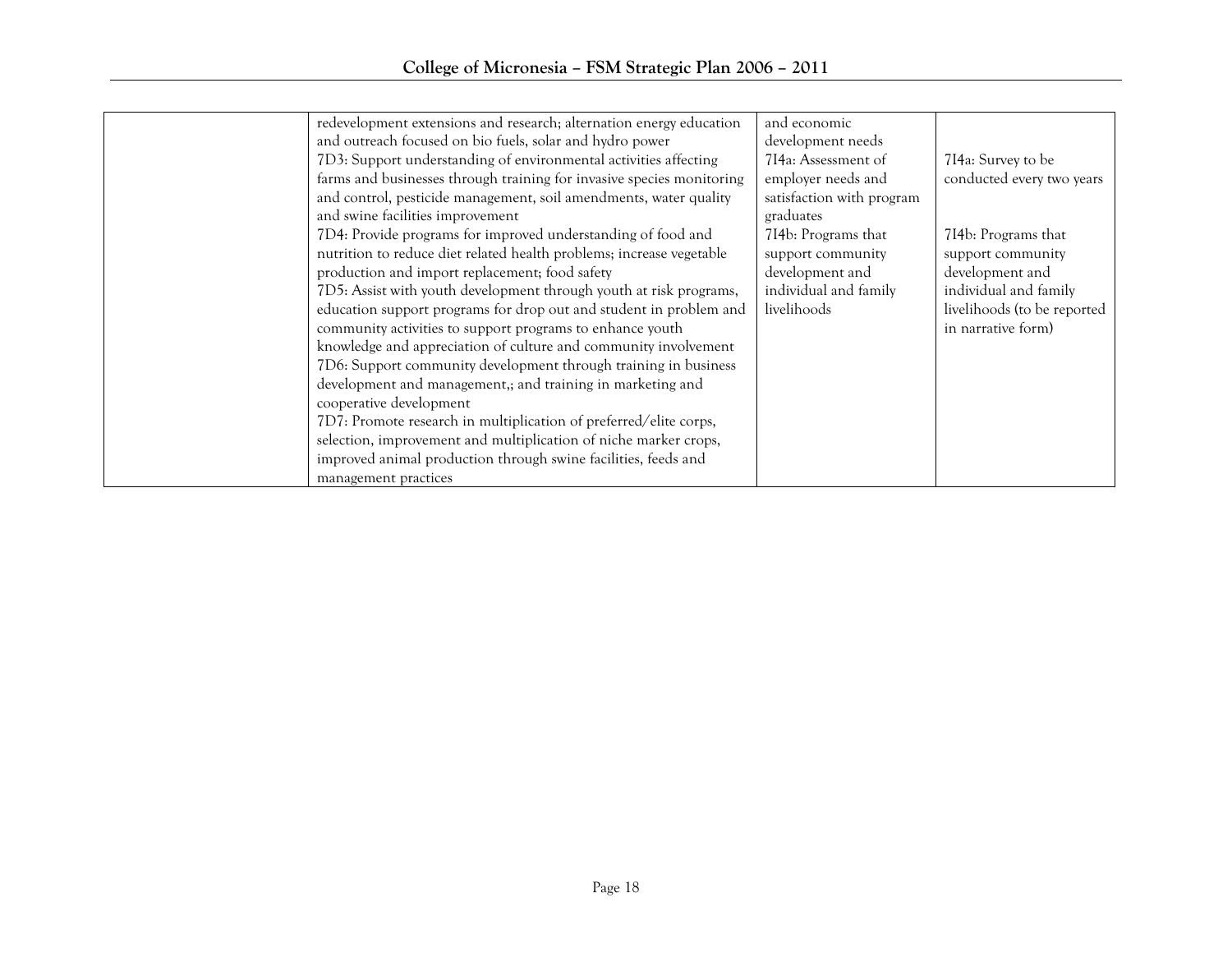| Objectives                     | <b>Strategies</b>                                                                                                                 | Indicators/Measures                                    | <b>Baselines</b>               |
|--------------------------------|-----------------------------------------------------------------------------------------------------------------------------------|--------------------------------------------------------|--------------------------------|
| 8A: Increase community         | 8A1: Expand the role of community advisory groups in college affairs                                                              | 8I1: The college provides                              | 8I1: Opportunities to          |
| involvement in college affairs | 8A2: Collaborate with communities to provide accessibility to                                                                     | opportunities to learn                                 | learn of other cultures        |
|                                | education opportunities                                                                                                           | about other cultures                                   |                                |
| 8B: Cultivate respect for      | 8B1: Promote access from the diverse communities we serve                                                                         | 8I1a: Number of                                        | 8I1a: # of courses/content     |
| individual differences, and    | 8B2: Promote mutual respect among people from different                                                                           | course/content areas with                              | areas with culture             |
| champion diversity             | backgrounds and heritages                                                                                                         | cultural diversity                                     | diversity components - 34      |
|                                | 8B3: Have appreciation for diversity of the college community                                                                     | component                                              |                                |
|                                | 8B4: Accommodate individuals with special need                                                                                    | 811b: College establish                                | 8I1b: Annual culture day -     |
|                                | 8B5: Recognize our responsibility to honor and strengthen FSM                                                                     | annual cultural day to                                 | Founding day (cultural)        |
|                                | languages and culture                                                                                                             | promote cultural diversity<br>8I1c: Number of faculty, | 2005<br>8I1c: % of faculty and |
|                                | 8B6: Provide equity of program and services across the college system<br>8B7: Development programs that promote understanding and | staff and students                                     | staff completing cultural      |
|                                | appreciation of different cultures and viewpoints                                                                                 | completing the culture                                 | survey - Baseline to be        |
|                                |                                                                                                                                   | diversity survey                                       | established                    |
|                                |                                                                                                                                   | 8I1d: Increase number of                               | 8I1d: # of disabled            |
|                                |                                                                                                                                   | disable students                                       | students - Baseline to be      |
|                                |                                                                                                                                   |                                                        | established                    |
|                                |                                                                                                                                   | 8I1e: Increase number of                               | 8I1e: # of international       |
|                                |                                                                                                                                   | international students                                 | students                       |
|                                |                                                                                                                                   |                                                        | Fall 2004-14                   |
|                                |                                                                                                                                   |                                                        | Fall 2005 - 8                  |
|                                |                                                                                                                                   | 8I2: College enrollment is                             | 812: Demographics              |
|                                |                                                                                                                                   | reflective of the                                      |                                |
|                                |                                                                                                                                   | demography of the nation                               |                                |
|                                |                                                                                                                                   | 8I2a: Ratio of males and                               | 8I2a: Male/Female ratio        |
|                                |                                                                                                                                   | females                                                | Fall 2004 - 0.99               |
|                                |                                                                                                                                   |                                                        | (1343/1363)                    |
|                                |                                                                                                                                   |                                                        | Fall 2005 - 1.03               |
|                                |                                                                                                                                   |                                                        | (1158/1124)                    |
|                                |                                                                                                                                   | 8I2b: Ratio of Chuukese,                               | 8I2b: Ratio of Chuukese,       |
|                                |                                                                                                                                   | Kosraean, Pohnpeian, and                               | Kosraean, Pohnpeian and        |
|                                |                                                                                                                                   | Yapese enrolled                                        | Yapese students                |
|                                |                                                                                                                                   |                                                        | <b>Fall 2004</b>               |

Strategic goal 8: Promote the uniqueness of our community, cultivate respect for individual differences and champion diversity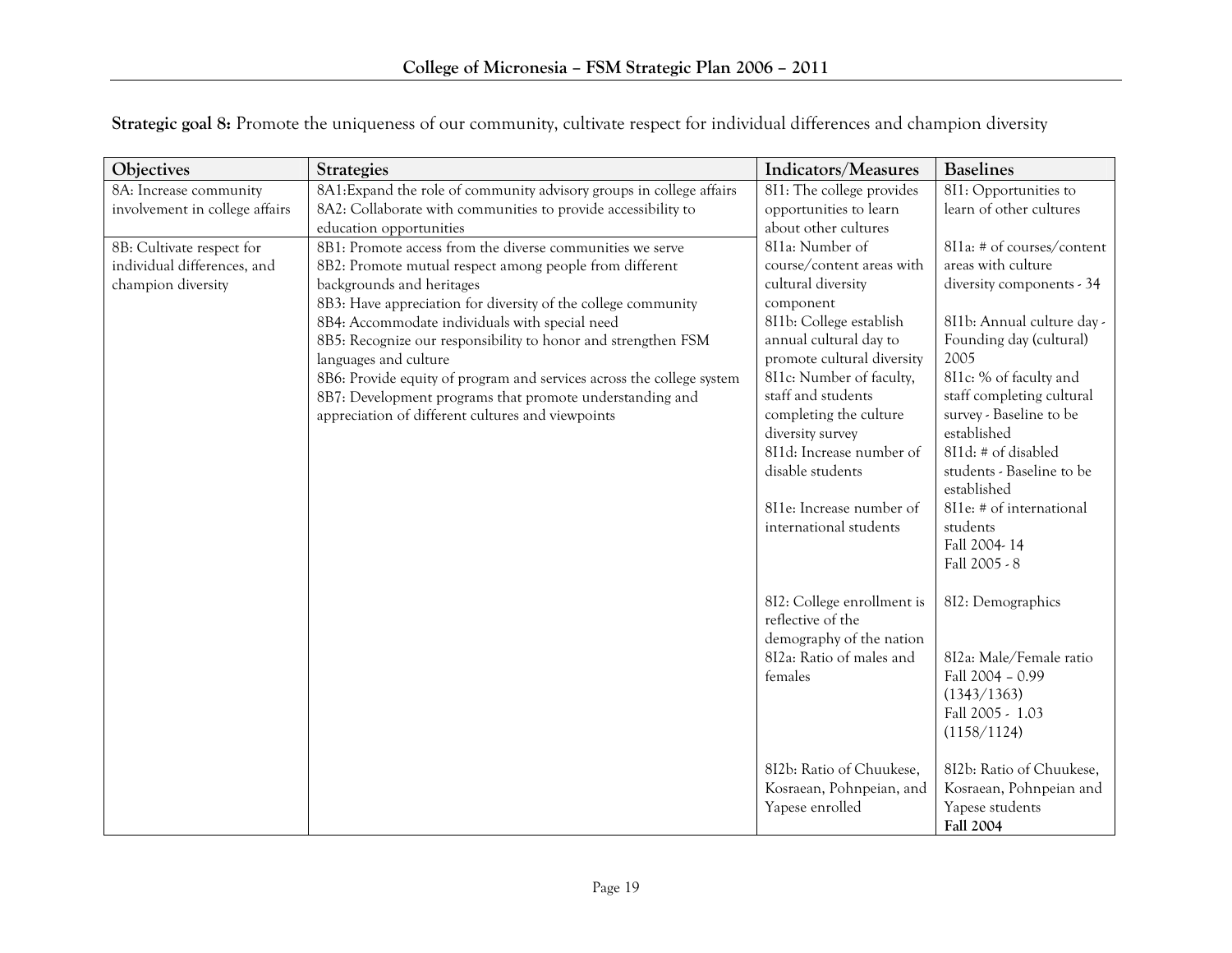|  | Chuukese - 32%   |
|--|------------------|
|  | Kosraean - 15%   |
|  | Pohnpeian - 43%  |
|  | Yapese - 9%      |
|  | <b>Fall 2005</b> |
|  | Chuukese - 22%   |
|  | Kosraean - 17%,  |
|  | Pohnpeian - 50%  |
|  | Yapese - 12%     |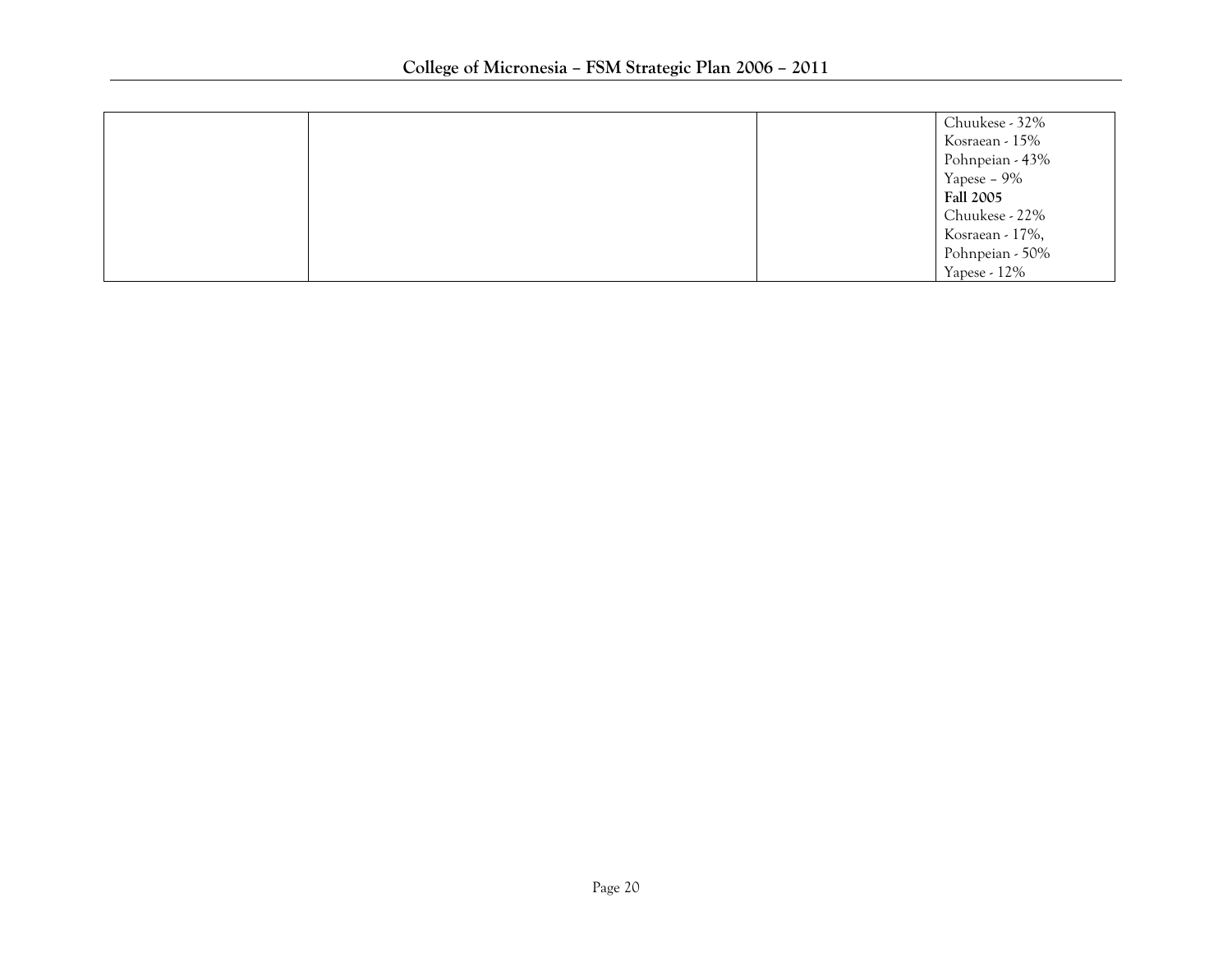| Objectives                     | <b>Strategies</b>                                                      | Indicators/Measures       | <b>Baselines</b>            |
|--------------------------------|------------------------------------------------------------------------|---------------------------|-----------------------------|
| 9A: Improve institutional      | 9A1: Create an institutional assessment and evaluation system for all  | 9I1: Satisfaction with    | 9I1:Satisfaction level with |
| assessment and evaluation      | programs and services for the college to support continuous learning   | college services          | college services - Baseline |
|                                | centered improvement of courses, programs and services                 |                           | to be established           |
|                                | 9A2: Provide yearly institutional effectiveness, assessment/evaluation |                           |                             |
|                                | and other long and short term reports to promote data driven           | 9I2: Systematic review of | 9I2: % of policies plans    |
|                                | decision making                                                        | policies, plans and       | and programs reviewed       |
| 9B: Integrate planning,        | 9B1: Development, implement and update yearly the college's 5 year     | programs                  | yearly - Baseline to be     |
| evaluation and resource        | strategic plan                                                         |                           | established                 |
| allocation for continuous      | 9B2: Develop, implement and evaluative yearly performance              |                           |                             |
| improvement                    | improvement plans based on the 5 year strategic plan                   | 913: Institutionalize     | 913: Process that promote   |
|                                | 9B3: Implement the planning model for the college to link planning,    | processes that promote    | institutional improvement   |
|                                | evaluation and resource allocation                                     | institutional improvement | - (to be reported in        |
| 9C: Increase research and data | 9C1:Design and implement a research plan for the college               |                           | narrative form)             |
| driven decision making         | 9C2: Promote faculty and staff based on research through an            | 9I4: Base changes in      |                             |
|                                | incentive program                                                      | course/programs on        | $9I4:$ # of changes in      |
|                                | 9C3: Design and implement a system wide integrated database for        | assessment/evaluation     | course/programs based       |
|                                | OAR, business office, financial aid, IRPO and other offices and        |                           | on assessment/evaluation    |
|                                | departments                                                            |                           | - Baseline to be            |
|                                | 9C4: Increase institutional capacity for data driven decision making   |                           | established                 |
| 9D: Develop an integrated      | 9D1: Develop and implement integrated data system for the college      |                           |                             |
| data system                    | 9D1a: Web based database using LAMP (Linux, Apache, MySQL,             |                           |                             |
|                                | PhP) approach                                                          |                           |                             |
|                                | 9D1b: Provide training and support on the data system                  |                           |                             |
|                                | 9D1b(1): Provide adequate technical personnel to support the           |                           |                             |
|                                | maintenance and expansion of the data system                           |                           |                             |
|                                | 9D1b(2): Design and implement and ongoing training programs for        |                           |                             |
|                                | all faculty and staff in use of the data system                        |                           |                             |
|                                | 9D1c: Ensure a flexibility data system to support research and         |                           |                             |
|                                | tracking of students in multiple ways                                  |                           |                             |

Strategic Goal 9: Provide for continuous improvement of programs, services and college environment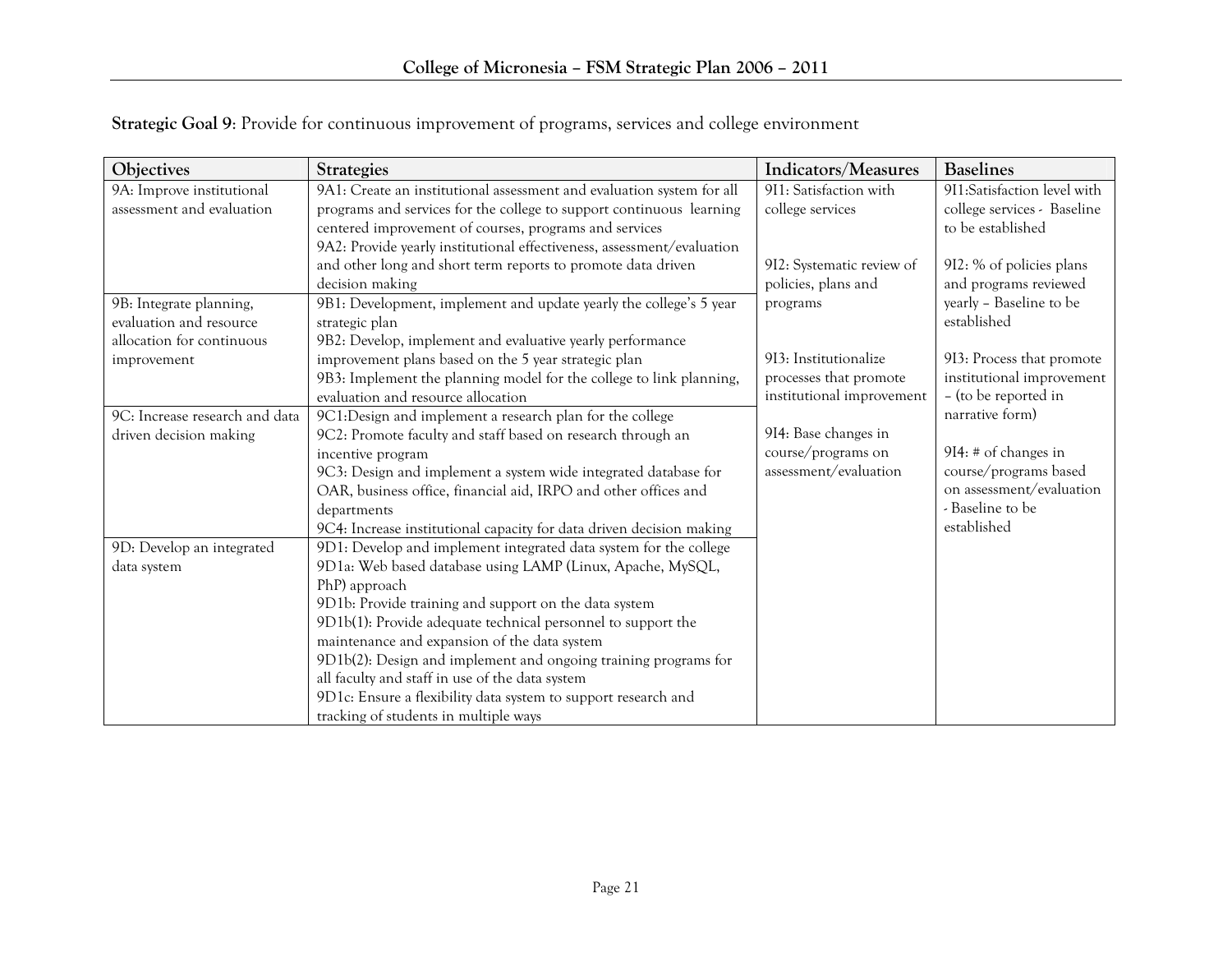| Concept        | Teaching-Centered                             | Learning-Centered                              |
|----------------|-----------------------------------------------|------------------------------------------------|
| Teaching goals | • Cover the discipline                        | Student learn:                                 |
|                |                                               | • How to use the discipline                    |
|                |                                               | • How to integrate the disciplines to solve    |
|                |                                               | complex problems                               |
|                |                                               | • An array of core learning objectives such as |
|                |                                               | communication and information literacy skills  |
| Curriculum     | • Courses in a catalogue                      | • Cohesive program with systematically-        |
|                |                                               | created opportunities to synthesize, practice  |
|                |                                               | and develop increasingly complex ideas, skills |
|                |                                               | and values                                     |
| Course         | • Faculty "cover" topic                       | • Student master learning objectives           |
| structure      |                                               |                                                |
| How students   | • Listening                                   | • Students construct knowledge by integrating  |
| learn          | • Reading                                     | new learning into what they already know       |
|                | · Independent learning, often in competition  | • Learning as a cognitive and social act       |
|                | for grades                                    |                                                |
| Pedagogy       | · Based on delivery of information            | · Based on engagement of students              |
| Course         | • Lecture                                     | • Active learning                              |
| delivery       | • Assignment and exams for summative          | • Assignments for formative purposes           |
|                | purposes                                      | • Collaborative learning                       |
|                |                                               | · Community service learning                   |
|                |                                               | • Cooperative learning                         |
|                |                                               | · Online, asynchronous, self-directed learning |
|                |                                               | • Problem-based learning                       |
| Faculty role   | • Sage on the stage                           | • Designer of learning environments            |
| Great teaching | · Teach (present information) well and those  | • Engage students in their learning            |
|                | who can will learn                            | · Seek ways to help all students master        |
|                |                                               | learning objectives                            |
|                |                                               | • Use classroom assessment - identify          |
|                |                                               | objectives, routinely examine student's        |
|                |                                               | progress and make necessary adjustments        |
|                |                                               | • Contribute to the scholarships of teaching   |
| Course grading | • Faculty as gate keepers                     | • Grades indicate mastery of learning          |
|                | · Normal distribution expected                | objectives                                     |
| Assessment     | · Reliance on grades, registration and course | • Faculty use classroom assessment to improve  |
|                | completion data, etc.                         | learning in day-today courses                  |
|                |                                               | • Faculty use program assessment to improve    |
|                |                                               | learning throughout the curriculum             |

# Appendix A - Teaching-Centered vs. Learning-Centered Instruction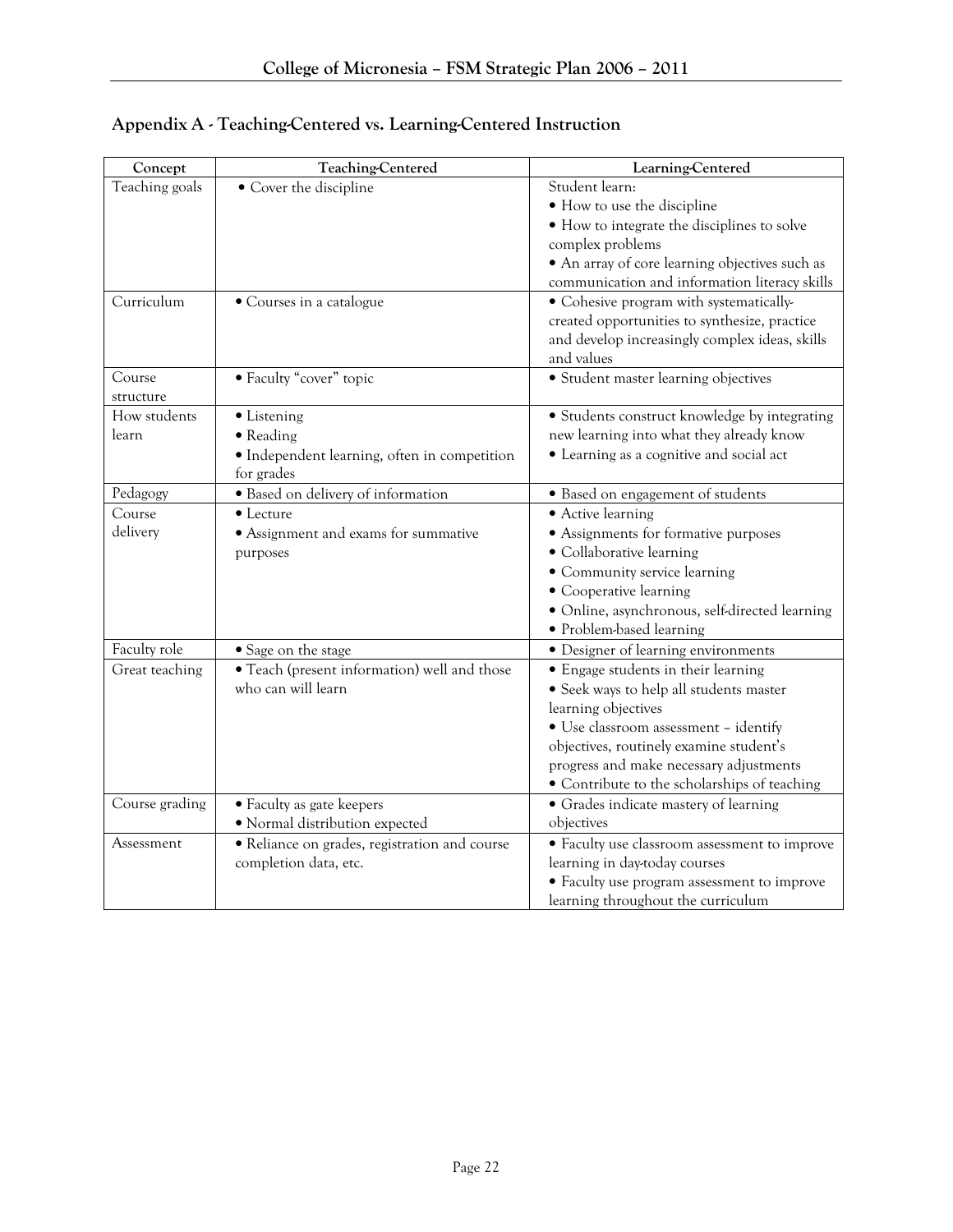#### **Appendix B College of Micronesia - FSM Enrollment Management - Campus Standards Key Indicators**

To ensure equity and quality of services across the six campuses of the college, the following broad guidelines that will be used to determine how many students a campus may enroll. Wherever possible, the indictors have been expressed as per student ratios. In order to maintain consistent standards across the college, each campus will be expected to meet these criteria as soon as possible. All enrollment changes required the approval of the President.

The following spreadsheets provide the actual status of each campus and the various indicators and enrollments projections for each campus. The indicator data and projects are to be updated each fall and spring semester.

| <b>Indicator</b>                   | <b>Target ratio per student</b>                                                      | <b>Comments</b>                               |  |  |  |
|------------------------------------|--------------------------------------------------------------------------------------|-----------------------------------------------|--|--|--|
|                                    | ratio                                                                                |                                               |  |  |  |
| Student/Faculty ratio              | 1 faculty member for each 17-                                                        | This range allows for unexpected vacancies #  |  |  |  |
|                                    | 22 students                                                                          | of full time faculty + part time (credits/12) |  |  |  |
| Learning resources staff ratio     | 1 LRC staff member for each                                                          |                                               |  |  |  |
|                                    | 150 students                                                                         |                                               |  |  |  |
| LRC volumes capacity               | 30 volumes per student                                                               |                                               |  |  |  |
| Learning Resources seating         | 1 seat in the LRC for every 10                                                       |                                               |  |  |  |
| capacity                           | students                                                                             |                                               |  |  |  |
| Counselors (FAO, OAR &             | 1 counselor of each type for                                                         |                                               |  |  |  |
| Counseling)                        | every 250 students                                                                   |                                               |  |  |  |
| Student Life Specialists           | 1 student life staff member for                                                      |                                               |  |  |  |
| (excluding dorm staff)             | each 200 students                                                                    |                                               |  |  |  |
| Nurse/Health                       | 1 nurse for every 1,400 students                                                     |                                               |  |  |  |
| Administrative staff               | 1 administrative staff for each                                                      | Depending on the size of the campus           |  |  |  |
|                                    | 190 students                                                                         |                                               |  |  |  |
| Overall Environment - Power        | Per cent of time electrical power and email access available during all school       |                                               |  |  |  |
| & email access; toilet facilities, | hours; 1 female toilet for every 30 students $& 1$ male toilet facility for every 40 |                                               |  |  |  |
| ratio of drinking water &          | students; per cent of buildings with accessible drinking water; a bookstore and      |                                               |  |  |  |
| building, availability of          | campus store or available food source                                                |                                               |  |  |  |
| textbooks and refreshments         |                                                                                      |                                               |  |  |  |
| Daytime security                   | 1 security guard for every 300                                                       | This varies by the size and location of the   |  |  |  |
|                                    | students                                                                             | campus and therefore must have some case by   |  |  |  |
|                                    |                                                                                      | case considerations                           |  |  |  |
| Classroom capacity                 | 1 classroom per 60 students                                                          | Individual class enrollment must not exceed   |  |  |  |
|                                    |                                                                                      | recommended course enrollment guidelines      |  |  |  |
| Maintenance                        | 1 maintenance staff member for                                                       | Ratio exclude janitorial and ground           |  |  |  |
|                                    | each 68 students                                                                     | maintenance                                   |  |  |  |
| Janitors                           | 1 janitor per 140 students                                                           | Not including dorm janitors                   |  |  |  |
| IT Technician                      | 1 technician per 300 students                                                        | This currently represents a target for all    |  |  |  |
|                                    | with at least 1 IT technician per                                                    | campuses                                      |  |  |  |
|                                    | campus                                                                               |                                               |  |  |  |
| Student computers                  | 1 computer available for every                                                       | Includes computer labs, LRC and others        |  |  |  |
|                                    | 10 students                                                                          |                                               |  |  |  |
| Faculty computers                  | 1 computer for each full time                                                        |                                               |  |  |  |
|                                    | faculty and 1 computer for each                                                      |                                               |  |  |  |
|                                    | part time FTE                                                                        |                                               |  |  |  |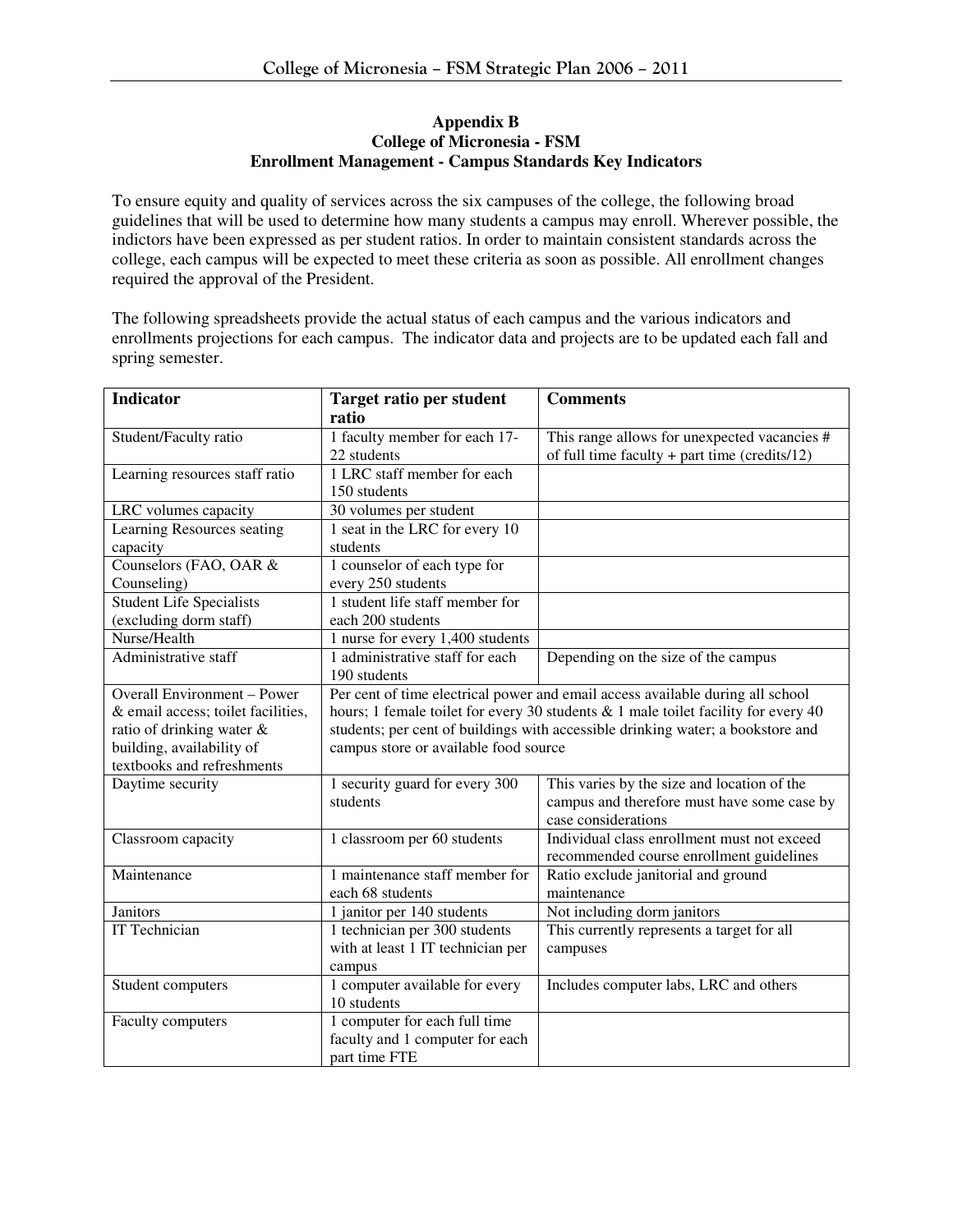College of Micronesia – FSM Strategic Plan 2006 – 2011

|                 | COLLEGE OF MICRONESIA - FSM, Enrollment Management Indicator Data Fall 2006 |                                                                                                                                                                                                                                                             |                |                   |                |                     |                         |                                  |  |
|-----------------|-----------------------------------------------------------------------------|-------------------------------------------------------------------------------------------------------------------------------------------------------------------------------------------------------------------------------------------------------------|----------------|-------------------|----------------|---------------------|-------------------------|----------------------------------|--|
| #               | Indicator                                                                   | Target ratios                                                                                                                                                                                                                                               | National       | Pohnpei           | Chuuk          | Kosrae              | Yap                     | <b>FMI</b>                       |  |
| $\overline{1}$  | <b>Student/Faculty Ratio</b>                                                | # of faculty (FTE)                                                                                                                                                                                                                                          | 47             | 34                | 31.5           | 9                   | 11.5                    | 6                                |  |
| $\overline{2}$  | Learning resources staff ratio                                              | # LRC staff                                                                                                                                                                                                                                                 | 12             | $\mathbf{1}$      | $\mathfrak{2}$ | $\overline{2}$      | $\mathbf{1}$            | $\mathcal{O}$                    |  |
| 3               | LRC volume capacity                                                         | # of LRC volumes                                                                                                                                                                                                                                            | 54,202         | 4,430             | 9,533          | 9674                | 4,983                   | $\mathbf 0$                      |  |
| 4               | LRC seating capacity                                                        | # LRC seats                                                                                                                                                                                                                                                 | 136            | 28                | 67             | 110                 | 32                      | $\mathcal{O}$                    |  |
| 5               | Counselors (FAO, OAR & Counseling)                                          | 1 counselor of each type for every 250 students                                                                                                                                                                                                             |                |                   |                |                     |                         |                                  |  |
| 5a              | Counselor FAO                                                               | # of FAO Counselor (FTE)                                                                                                                                                                                                                                    | $\mathfrak{Z}$ |                   |                | 0.5                 | 0.5                     | 0.33                             |  |
| 5 <sub>b</sub>  | Counselor OAR                                                               | # of OAR counselor (FTE)                                                                                                                                                                                                                                    | $\overline{2}$ | $\mathbf{1}$      | $\overline{2}$ | 0.5                 | 0.5                     | 0.33                             |  |
| 5c              | Counselor General Counseling                                                | # of general counselor (FTE)                                                                                                                                                                                                                                | $\overline{3}$ | $\mathbf{1}$      | $\mathfrak{2}$ | 0.5                 | 0.5                     | 0.33                             |  |
| 6               | Student life specialists                                                    | # of recreation staff                                                                                                                                                                                                                                       | 6              | $\overline{2}$    | $\overline{1}$ | 0                   | $\mathcal{O}$           | $\circ$                          |  |
| $\overline{7}$  | Nurse/Health                                                                | # of nurse                                                                                                                                                                                                                                                  | $\mathbf{1}$   | $\mathbf{1}$      | $\mathcal{O}$  | 0                   | $\mathbf{0}$            | $\mathcal{O}$                    |  |
| 8               | Administrative staff                                                        | # of administrative staff                                                                                                                                                                                                                                   | 12             | 11                | 8              | 5                   | $\overline{3}$          | $\mathbf{1}$                     |  |
| 9               | <b>Overall Environmental</b>                                                | % time electrical power & email access during all school<br>hours; 1 female toilet for every 30 students & 1 male<br>toilet facility for every 40 students, % of buildings with<br>drinking water; a bookstore and campus store or<br>available food source |                |                   |                |                     |                         |                                  |  |
| 9a              | Electrical power                                                            | Per cent of time power available                                                                                                                                                                                                                            | $~100\%$       | $~100\%$          | 50%            | $~100\%$            | 100%                    | 100%                             |  |
| 9 <sub>b</sub>  | Email access                                                                | Per cent of time email available                                                                                                                                                                                                                            | $~^\sim 100\%$ | $~\tilde{}~100\%$ | $\degree$ 50%  | $~^\sim 100\%$      | 100%                    | $0\%$                            |  |
|                 |                                                                             |                                                                                                                                                                                                                                                             |                |                   |                |                     |                         |                                  |  |
| 9c<br>9d        | Toilets (female)<br>Toilets (male)                                          | # of female toilet<br># of male toilet                                                                                                                                                                                                                      | 31<br>31       | 15<br>12          | 11<br>11       | 3<br>$\overline{3}$ | 5<br>$\overline{4}$     | $\overline{4}$<br>$\overline{7}$ |  |
| 9e              |                                                                             | # of building with drinking water                                                                                                                                                                                                                           | 13             | 6                 | 8              | $\overline{2}$      | $\mathcal{O}$           |                                  |  |
| 9f              | Drinking fountain<br>Building                                               | # of buildings                                                                                                                                                                                                                                              | 15             | 15                | 12             | $\overline{4}$      | $\overline{\mathbf{3}}$ | $\overline{4}$<br>$\overline{4}$ |  |
| 9g              | Bookstore                                                                   | Is there a bookstore available?                                                                                                                                                                                                                             | Yes            | Yes               | Yes            | Yes                 | Yes                     | No                               |  |
| 9h              | Refreshment source                                                          | Is there a food source/store available?                                                                                                                                                                                                                     | Yes            | Yes               | Yes            | No                  | Yes                     | Yes                              |  |
| 10              | Daytime security                                                            | # of security guard                                                                                                                                                                                                                                         | $\mathfrak{Z}$ | $\overline{2}$    | $\overline{2}$ | 0                   | $\mathbf{0}$            | $\mathfrak{Z}$                   |  |
| 11              | Classroom capacity                                                          | # of classroom                                                                                                                                                                                                                                              | 15             | 16                | 13             | $\overline{2}$      | $\mathfrak{Z}$          | $\mathfrak{Z}$                   |  |
| 12              | Maintenance                                                                 | # of maintenance staff                                                                                                                                                                                                                                      | $\,8\,$        | $\overline{4}$    | 5              | 1                   | -1                      | $\overline{4}$                   |  |
| 13              | Janitors                                                                    | # of janitor                                                                                                                                                                                                                                                | 13             | $\overline{4}$    | 5              | 1                   | $\mathcal{O}$           | $\mathcal{O}$                    |  |
| 14              | IT technicians                                                              | # of IT technician                                                                                                                                                                                                                                          | $\overline{2}$ | $\mathfrak{2}$    | $\overline{2}$ | 1                   | $\mathbf{1}$            | $\mathbf 0$                      |  |
| 15              | Student computers                                                           | # of student computer                                                                                                                                                                                                                                       | 161            | 98                | 73             | 67                  | 47                      | 10                               |  |
| 16              | Faculty computers                                                           | 1 computer full time faculty 1 for each part time FTE                                                                                                                                                                                                       |                |                   |                |                     |                         |                                  |  |
| 16a             | Faculty computers (full time)                                               | # of full time-faculty computer                                                                                                                                                                                                                             | 30             | 21                | 11             | 8                   | 5                       | 6                                |  |
| 16 <sub>b</sub> | Faculty computers (partly time)                                             | # of FTE part time-faculty computer                                                                                                                                                                                                                         | 14             | $\overline{7}$    | 6              | $\mathcal{O}$       | $\Omega$                | $\Omega$                         |  |
|                 | COLLEGE OF MICRONESIA - FSM, Enrollment Management Projection - Fall 2006   |                                                                                                                                                                                                                                                             |                |                   |                |                     |                         |                                  |  |